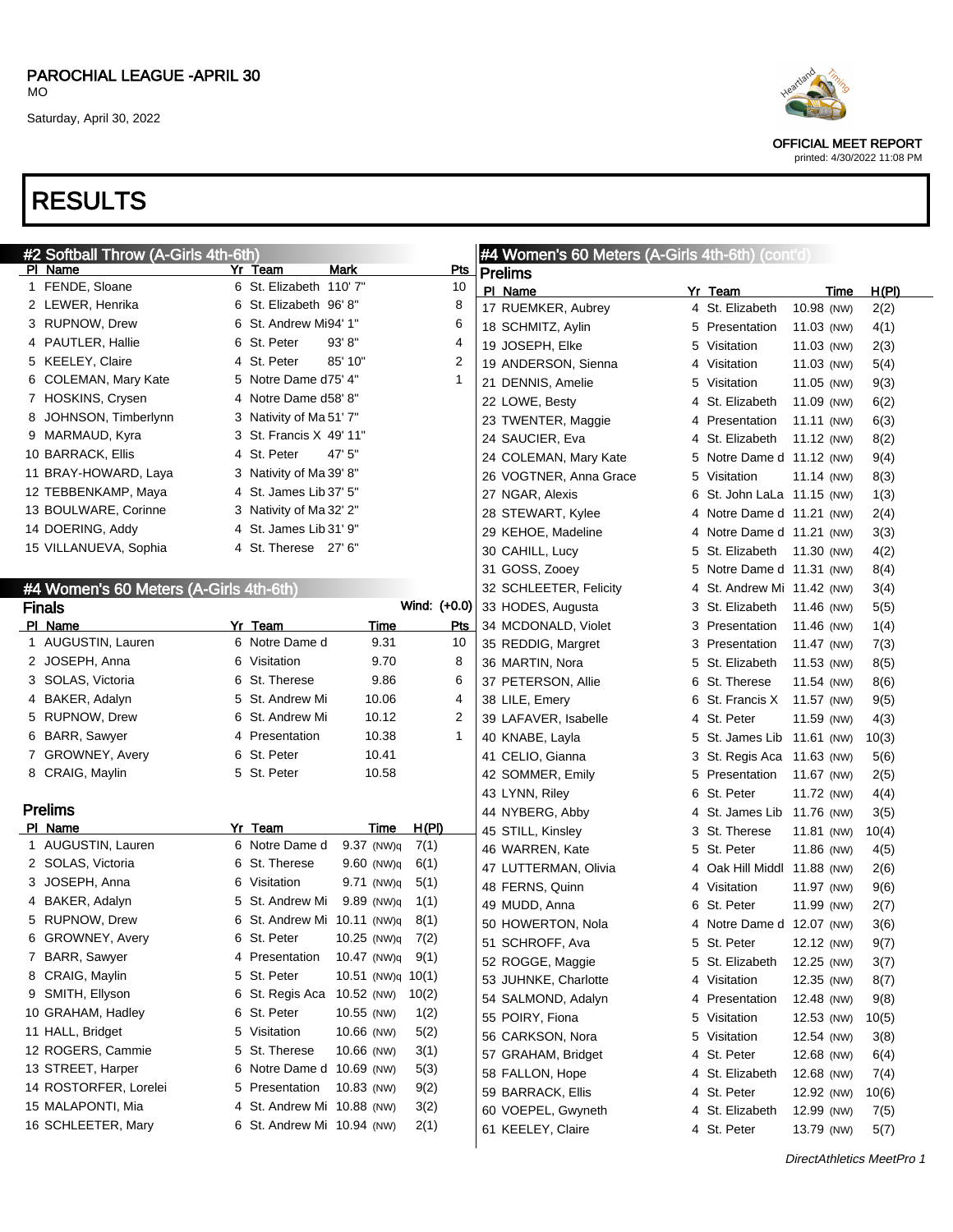### RESULTS

| #8 Women's 100 Meters (A-Girls 4th-6th)<br><b>#8 Women's 100 Meters (A-Girls 4th-6th) (cont'd)</b> |   |                                  |             |              |                |                                         |   |                             |             |       |              |
|----------------------------------------------------------------------------------------------------|---|----------------------------------|-------------|--------------|----------------|-----------------------------------------|---|-----------------------------|-------------|-------|--------------|
| <b>Finals</b>                                                                                      |   |                                  |             |              |                | Wind: (+0.0)   Prelims                  |   |                             |             |       |              |
| PI Name                                                                                            |   | Yr Team                          | Time        |              | Pts            | PI Name                                 |   | Yr Team                     | Time        | H(PI) |              |
| 1 AUGUSTIN, Lauren                                                                                 |   | 6 Notre Dame d                   | 15.41       |              | 10             | 35 KNABE, Layla                         |   | 5 St. James Lib 18.49 (NW)  |             | 5(5)  |              |
| 2 MCENANY, Cara                                                                                    |   | 6 St. Peter                      | 15.45       |              | 8              | 36 HODES, Augusta                       |   | 3 St. Elizabeth             | 18.51 (NW)  | 3(6)  |              |
| 3 DAVIS, Violet                                                                                    |   | 6 Notre Dame d                   | 15.65       |              | 6              | 37 CAHILL, Lucy                         |   | 5 St. Elizabeth             | 18.51 (NW)  | 8(3)  |              |
| 4 JOSEPH, Anna                                                                                     | 6 | Visitation                       | 16.19       |              | 4              | 38 TWENTER, Maggie                      |   | 4 Presentation              | 18.57 (NW)  | 10(4) |              |
| 5 SHIELDS, Bernadette                                                                              | 6 | St. Andrew Mi                    | 16.28       |              | $\overline{2}$ | 39 REDDIG, Margret                      |   | 3 Presentation              | 18.59 (NW)  | 5(6)  |              |
| 6 RICE, Aurora                                                                                     | 5 | Presentation                     | 16.38       |              | $\mathbf{1}$   | 40 SOMMER, Emily                        |   | 5 Presentation              | 18.63 (NW)  | 8(4)  |              |
| 7 ALLEN, chanley                                                                                   | 6 | Presentation                     | 16.67       |              |                | 41 CLUNE, Caroline                      |   | 6 St. Peter                 | 18.71 (NW)  | 2(5)  |              |
| 8 LONERGAN, Emma                                                                                   | 6 | St. Elizabeth                    | 16.67       |              |                | 42 LAFAVER, Isabelle                    |   | 4 St. Peter                 | 18.73 (NW)  | 9(5)  |              |
|                                                                                                    |   |                                  |             |              |                | 43 SALLEE, Adelle                       |   | 4 Visitation                | 18.74 (NW)  | 9(6)  |              |
| <b>Prelims</b>                                                                                     |   |                                  |             |              |                | 44 FERNS, Quinn                         |   | 4 Visitation                | 18.75 (NW)  | 5(7)  |              |
| PI Name                                                                                            |   | Yr Team                          | Time        | <u>H(PI)</u> |                | 45 DALY, Avelin                         |   | 4 St. Elizabeth             | 18.91 (NW)  | 7(3)  |              |
| 1 AUGUSTIN, Lauren                                                                                 |   | 6 Notre Dame d 14.68 (NW)q 10(1) |             |              |                | 46 MCDONALD, Violet                     |   | 3 Presentation              | 18.97 (NW)  | 2(6)  |              |
| 2 DAVIS, Violet                                                                                    |   | 6 Notre Dame d 15.23 (NW)q       |             | 9(1)         |                | 47 CLARK, Kendyl                        |   | 5 St. Therese               | 19.17 (NW)  | 10(5) |              |
| 3 RICE, Aurora                                                                                     |   | 5 Presentation                   | 15.79 (NW)g | 6(1)         |                | 48 NYBERG, Abby                         |   | 4 St. James Lib 19.29 (NW)  |             | 5(8)  |              |
| 4 MCENANY, Cara                                                                                    | 6 | St. Peter                        | 15.81 (NW)q | 3(1)         |                | 49 MUDD, Anna                           |   | 6 St. Peter                 | 19.29 (NW)  | 10(6) |              |
| 5 JOSEPH, Anna                                                                                     | 6 | Visitation                       | 15.82 (NW)q | 2(1)         |                | 50 PETERSON, Allie                      |   | 6 St. Therese               | 19.44 (NW)  | 3(7)  |              |
| 6 SHIELDS, Bernadette                                                                              | 6 | St. Andrew Mi 16.26 (NW)q        |             | 3(2)         |                | 51 CELIO, Gianna                        |   | 3 St. Regis Aca             | 19.63 (NW)  | 8(5)  |              |
| 7 ALLEN, chanley                                                                                   |   | 6 Presentation                   | 16.29 (NW)q | 5(1)         |                | 52 PFISTER, Sawyer                      |   | 5 St. Francis X             | 19.68 (NW)  | 4(5)  |              |
| 8 LONERGAN, Emma                                                                                   | 6 | St. Elizabeth                    | 16.40 (NW)q | 10(2)        |                | 53 FULLER, Kate                         |   | 4 Notre Dame d 19.73 (NW)   |             | 11(2) |              |
| 9 SOLAS, Victoria                                                                                  | 6 | St. Therese                      | 16.55 (NW)  | 2(2)         |                | 54 WARREN, Kate                         |   | 5 St. Peter                 | 19.76 (NW)  | 2(7)  |              |
| 10 KNAPF, Ady                                                                                      |   | 5 Visitation                     | 16.62 (NW)  | 8(1)         |                | 55 O'NEILL, Addis                       | 5 | Visitation                  | 19.86 (NW)  | 6(3)  |              |
| 11 SCHILLING, Kate                                                                                 | 5 | Visitation                       | 16.73 (NW)  | 1(1)         |                | 56 LYNN, Riley                          |   | 6 St. Peter                 | 19.86 (NW)  | 3(8)  |              |
| 12 CRABTREE, Penelope                                                                              | 6 | St. Therese                      | 17.16 (NW)  | 5(2)         |                | 57 JUHNKE, Charlotte                    |   | 4 Visitation                | 20.10 (NW)  | 7(4)  |              |
| 13 SMITH, Ellyson                                                                                  | 6 | St. Regis Aca                    | 17.17 (NW)  | 4(1)         |                | 58 HOWERTON, Nola                       |   | 4 Notre Dame d 20.16 (NW)   |             | 11(3) |              |
| 14 SILVERS, London                                                                                 |   | 5 Nativity of Ma                 | 17.43 (NW)  | 9(2)         |                | 59 FRIS, Miakel                         |   | 4 Nativity of Ma 20.26 (NW) |             | 1(4)  |              |
| 15 FRANKE, Eva                                                                                     | 6 | Presentation                     | 17.47 (NW)  | 10(3)        |                | 60 SCHROFF, Ava                         |   | 5 St. Peter                 | 20.31 (NW)  | 11(4) |              |
| 16 CRAIG, Maylin                                                                                   | 5 | St. Peter                        | 17.51 (NW)  | 1(2)         |                | 61 CARKSON, Nora                        | 5 | Visitation                  | 20.46 (NW)  | 7(5)  |              |
| 17 STANISLAV, Mary Clare                                                                           |   | 5 Visitation                     | 17.58 (NW)  | 3(3)         |                | 62 BRAY-HOWARD, Laya                    |   | 3 Nativity of Ma 21.07 (NW) |             | 6(4)  |              |
| 18 STREET, Harper                                                                                  | 6 | Notre Dame d 17.59 (NW)          |             | 4(2)         |                | 63 PIERZCHALSKI, Clara                  |   | 4 St. Peter                 | 21.51 (NW)  | 10(7) |              |
| 19 ROSTORFER, Lorelei                                                                              |   | 5 Presentation                   | 17.61 (NW)  | 9(3)         |                | 64 BARRACK, Ellis                       |   | 4 St. Peter                 | 21.74 (NW)  | 7(6)  |              |
| 20 CHANEY, Bo                                                                                      |   | 5 Visitation                     | 17.76 (NW)  | 2(3)         |                | 65 KEELEY, Claire                       |   | 4 St. Peter                 | 22.04 (NW)  | 6(5)  |              |
| 21 SHROYER, Blair                                                                                  | 6 | St. Therese                      | 17.78 (NW)  | 9(4)         |                | 66 TEBBENKAMP, Maya                     |   | 4 St. James Lib 22.13 (NW)  |             | 8(6)  |              |
| 22 DENNIS, Amelie                                                                                  | 5 | Visitation                       | 17.91 (NW)  | 5(3)         |                | 67 GRAHAM, Bridget                      |   | 4 St. Peter                 | 22.17 (NW)  | 4(6)  |              |
| 23 ZIEGENHORN, Leyton                                                                              |   | 5 Presentation                   | 17.93 (NW)  | 3(4)         |                | 68 BOULWARE, Corinne                    |   | 3 Nativity of Ma 22.23 (NW) |             | 6(6)  |              |
| 24 STEWART, Kylee                                                                                  |   | 4 Notre Dame d 17.98 (NW)        |             | 4(3)         |                | 69 DOERING, Addy                        |   | 4 St. James Lib 22.59 (NW)  |             | 7(7)  |              |
| 25 SCHMITZ, Aylin                                                                                  |   | 5 Presentation                   | 18.08 (NW)  | 7(1)         |                | 70 LUTTERMAN, Olivia                    |   | 4 Oak Hill Middl 22.73 (NW) |             | 11(5) |              |
| 26 STROBBE, Sammy                                                                                  |   | 3 St. Therese                    | 18.13 (NW)  | 4(4)         |                | ROBERTS, Mary                           |   | 5 St. Elizabeth             | NT (NW)     | 9     |              |
| 26 KEHOE, Madeline                                                                                 |   | 4 Notre Dame d 18.13 (NW)        |             | 11(1)        |                | HERSHBERGER, Grace                      |   | 4 St. James Lib             | NT (NW)     | 9     |              |
| 28 SCHLEETER, Mary                                                                                 | 6 | St. Andrew Mi 18.14 (NW)         |             | 1(3)         |                |                                         |   |                             |             |       |              |
| 29 COLEMAN, Mary Kate                                                                              |   | 5 Notre Dame d 18.17 (NW)        |             | 8(2)         |                | #7 Women's 100 Meters (C-Girls 7th-8th) |   |                             |             |       |              |
| 30 POWERS, Madison                                                                                 |   | 4 Presentation                   | 18.18 (NW)  | 6(2)         |                | <b>Finals</b>                           |   |                             |             |       | Wind: (+0.0) |
| 31 RUEMKER, Aubrey                                                                                 |   | 4 St. Elizabeth                  | 18.22 (NW)  | 5(4)         |                | PI Name                                 |   | Yr Team                     | <u>Time</u> |       | <u>Pts</u>   |
| 32 QUIRARTE, Alex                                                                                  |   | 5 Visitation                     | 18.39 (NW)  | 2(4)         |                | 1 COUCH, Mia                            |   | 8 St. Therese               | 14.32       |       | 10           |
| 33 JOHNSON, Timberlynn                                                                             |   | 3 Nativity of Ma 18.42 (NW)      |             | 7(2)         |                | 2 COUCH, Alex                           |   | 8 St. Therese               | 14.35       |       | 8            |
| 34 MALAPONTI, Mia                                                                                  |   | 4 St. Andrew Mi 18.43 (NW)       |             | 3(5)         |                | 3 BURTON, Sarah                         |   | 7 Presentation              | 14.84       |       | 6            |

OFFICIAL MEET REPORT

printed: 4/30/2022 11:08 PM

DirectAthletics MeetPro 2

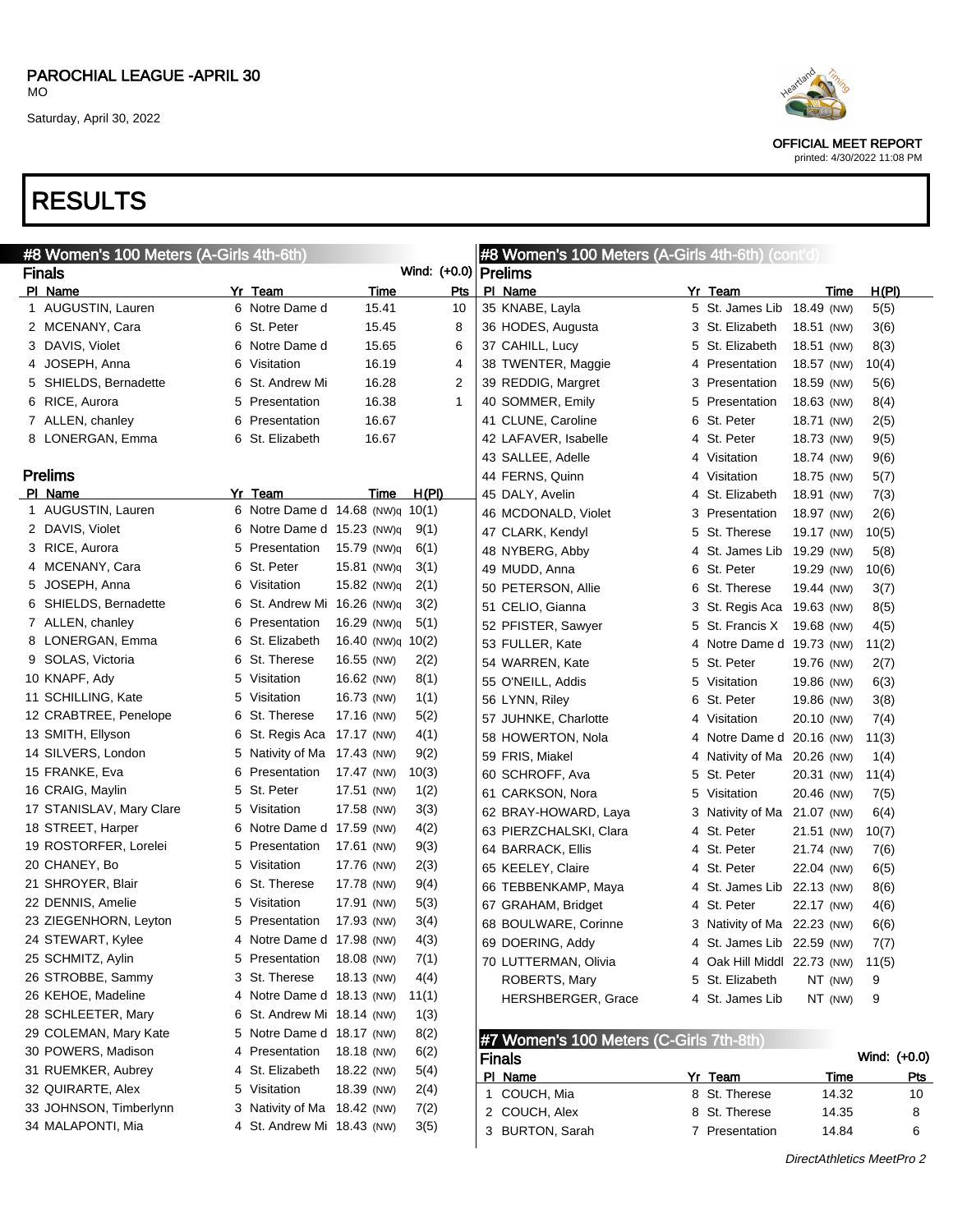OFFICIAL MEET REPORT printed: 4/30/2022 11:08 PM

| #7 Women's 100 Meters (C-Girls 7th-8th) (cont'd)<br>#7 Women's 100 Meters (C-Girls 7th-8th) (cont'd) |   |                             |             |              |     |                      |                                          |   |                             |            |      |           |    |
|------------------------------------------------------------------------------------------------------|---|-----------------------------|-------------|--------------|-----|----------------------|------------------------------------------|---|-----------------------------|------------|------|-----------|----|
| <b>Finals</b>                                                                                        |   |                             |             |              |     | Wind: (+0.0) Prelims |                                          |   |                             |            |      |           |    |
| PI Name                                                                                              |   | Yr Team                     | <b>Time</b> |              | Pts |                      | PI Name                                  |   | Yr Team                     |            | Time | H(PI)     |    |
| 4 ROMO, Ximena                                                                                       |   | 7 St. John LaLa             | 15.35       |              | 4   |                      | 38 BULLOC, Olivea                        |   | 8 Nativity of Ma 18.43 (NW) |            |      | 2(7)      |    |
| 5 JANSEN, Aleena                                                                                     |   | 8 St. Elizabeth             | 15.38       |              | 2   |                      | 39 HERRINGTON, Madelyn                   |   | 7 Nativity of Ma 19.09 (NW) |            |      | 6(5)      |    |
| 6 BENNETT, Brianna                                                                                   |   | 8 St. Therese               | 15.41       |              | 1   |                      | 40 SILVERS, Raven                        |   | 7 Nativity of Ma 19.87 (NW) |            |      | 6(6)      |    |
| 7 GROWNEY, Emily                                                                                     |   | 7 St. Peter                 | 15.47       |              |     |                      |                                          |   |                             |            |      |           |    |
| 8 GAJEWSKI, Katie                                                                                    |   | 8 St. Elizabeth             | 15.59       |              |     |                      | #12 Women's 200 Meters (A-Girls 4th-6th) |   |                             |            |      |           |    |
|                                                                                                      |   |                             |             |              |     |                      | PI Name                                  |   | Yr Team                     |            | Time | H(PI) Pts |    |
| <b>Prelims</b>                                                                                       |   |                             |             |              |     |                      | 1 MCENANY, Cara                          |   | 6 St. Peter                 | 31.70 (NW) |      | 7(1)      | 10 |
| PI Name                                                                                              |   | Yr Team                     | Time        | <u>H(PI)</u> |     |                      | 2 AUGUSTIN, Lauren                       |   | 6 Notre Dame d 32.10 (NW)   |            |      | 5(1)      | 8  |
| 1 COUCH, Alex                                                                                        |   | 8 St. Therese               | 14.10 (NW)q | 3(1)         |     |                      | 3 DAVIS, Violet                          | 6 | Notre Dame d 33.11 (NW)     |            |      | 5(2)      | 6  |
| 2 COUCH, Mia                                                                                         |   | 8 St. Therese               | 14.13 (NW)q | 5(1)         |     |                      | 4 ALLEN, chanley                         | 6 | Presentation                | 33.38 (NW) |      | 1(1)      | 4  |
| 3 BURTON, Sarah                                                                                      |   | 7 Presentation              | 14.73 (NW)q | 6(1)         |     | 5                    | <b>GROWNEY, Avery</b>                    | 6 | St. Peter                   | 33.74 (NW) |      | 3(1)      | 2  |
| 4 GROWNEY, Emily                                                                                     |   | 7 St. Peter                 | 15.02 (NW)q | 4(1)         |     | 6                    | GREIM, Greta                             | 5 | Visitation                  | 33.85 (NW) |      | 6(1)      | 1  |
| 5 ROMO, Ximena                                                                                       |   | 7 St. John LaLa             | 15.10 (NW)q | 3(2)         |     |                      | 7 RICE, Aurora                           | 5 | Presentation                | 34.26 (NW) |      | 2(1)      |    |
| 6 BENNETT, Brianna                                                                                   |   | 8 St. Therese               | 15.23 (NW)q | 3(3)         |     |                      | 8 KNAPF, Ady                             | 5 | Visitation                  | 34.26 (NW) |      | 4(1)      |    |
| 7 JANSEN, Aleena                                                                                     |   | 8 St. Elizabeth             | 15.30 (NW)q | 3(4)         |     | 9                    | SHIELDS, Bernadette                      | 6 | St. Andrew Mi 34.54 (NW)    |            |      | 5(3)      |    |
| 8 GAJEWSKI, Katie                                                                                    |   | 8 St. Elizabeth             | 15.38 (NW)q | 4(2)         |     |                      | 10 PALMER, Ellee                         | 6 | Presentation                | 34.55 (NW) |      | 5(4)      |    |
| 9 PARKER, Brianna                                                                                    |   | 7 St. Elizabeth             | 15.40 (NW)  | 4(3)         |     |                      | 11 LONERGAN, Emma                        | 6 | St. Elizabeth               | 34.62 (NW) |      | 5(5)      |    |
| 10 WIEHN, Allison                                                                                    |   | 8 St. Regis Aca             | 15.42 (NW)  | 5(2)         |     |                      | 12 GAARDER, Lila                         | 5 | Visitation                  | 34.73 (NW) |      | 3(2)      |    |
| 11 NAVARRO, Siena                                                                                    |   | 7 St. Therese               | 15.47 (NW)  | 6(2)         |     |                      | 13 RUPNOW, Drew                          | 6 | St. Andrew Mi 34.87 (NW)    |            |      | 1(2)      |    |
| 12 SCHROEDER, Reagan                                                                                 | 8 | St. Andrew Mi 15.67 (NW)    |             | 2(1)         |     |                      | 14 BARR, Sawyer                          | 4 | Presentation                | 35.51 (NW) |      | 3(3)      |    |
| 13 MCNAMARA, Molly                                                                                   | 8 | Presentation                | 15.69 (NW)  | 2(2)         |     |                      | 15 PAUTLER, Hallie                       | 6 | St. Peter                   | 36.07 (NW) |      | 7(2)      |    |
| 14 HURTIG, Sarenna                                                                                   | 8 | St. James Lib               | 15.82 (NW)  | 6(3)         |     |                      | 16 CRABTREE, Penelope                    | 6 | St. Therese                 | 36.22 (NW) |      | 3(4)      |    |
| 15 HOPSON, Piper                                                                                     |   | 7 St. Elizabeth             | 15.82 (NW)  | 1(1)         |     |                      | 17 RAMIREZ, Makayla                      | 6 | Presentation                | 36.46 (NW) |      | 5(6)      |    |
| 16 WINKELER, Amelia                                                                                  | 8 | Presentation                | 15.90 (NW)  | 5(3)         |     |                      | 18 FRANKE, Eva                           | 6 | Presentation                | 36.76 (NW) |      | 6(2)      |    |
| 17 RUEMKER, Taylor                                                                                   | 8 | St. Elizabeth               | 15.90 (NW)  | 1(2)         |     |                      | 19 ROBERTS, Mary                         | 5 | St. Elizabeth               | 36.78 (NW) |      | 1(3)      |    |
| 18 SORIANO, Megan                                                                                    |   | 7 St. Therese               | 15.96 (NW)  | 5(4)         |     |                      | 20 MARTIN, Bianca                        | 6 | Presentation                | 37.07 (NW) |      | 7(3)      |    |
| 19 DORSCH, Samantha                                                                                  | 8 | Presentation                | 15.98 (NW)  | 4(4)         |     |                      | 21 QUIRARTE, Alex                        | 5 | Visitation                  | 37.69 (NW) |      | 2(2)      |    |
| 20 MARTIN, Lily                                                                                      | 8 | Notre Dame d                | 16.13 (NW)  | 2(3)         |     |                      | 22 LEWER, Henrika                        | 6 | St. Elizabeth               | 37.74 (NW) |      | 7(4)      |    |
| 21 BREWSTER, Francesca                                                                               | 8 | St. Elizabeth               | 16.14 (NW)  | 2(4)         |     |                      | 23 KEENER, Reagan                        | 6 | St. Elizabeth               | 37.97 (NW) |      | 7(5)      |    |
| 22 LYON, Gwyneth                                                                                     |   | 7 Presentation              | 16.26 (NW)  | 2(5)         |     |                      | 24 VANDE KROL, Anna                      |   | 4 Visitation                | 38.06 (NW) |      | 3(5)      |    |
| 23 ST.JOHN, Julia                                                                                    |   | 7 St. Andrew Mi 16.29 (NW)  |             | 5(5)         |     |                      | 25 LOWE, Besty                           |   | 4 St. Elizabeth             | 38.35 (NW) |      | 3(6)      |    |
| 24 HUGGINS, Sydni                                                                                    |   | 8 Nativity of Ma 16.32 (NW) |             | 4(5)         |     |                      | 26 FENDE, Sloane                         |   | 6 St. Elizabeth             | 38.37 (NW) |      | 5(7)      |    |
| 25 STUCKEY, Bayley                                                                                   |   | 7 St. John LaLa 16.35 (NW)  |             | 3(5)         |     |                      | 27 CLUNE, Caroline                       |   | 6 St. Peter                 | 38.91 (NW) |      | 3(7)      |    |
| 26 MOORES, Grace                                                                                     |   | 8 St. Elizabeth             | 16.35 (NW)  | 5(6)         |     |                      | 28 O'BRIEN, Gracelyn                     |   | 4 St. John LaLa 39.38 (NW)  |            |      | 1(4)      |    |
| 27 CULBERTSON, Sydney                                                                                |   | 7 Oak Hill Middl 16.69 (NW) |             | 6(4)         |     |                      | 29 KEHOE, Madeline                       |   | 4 Notre Dame d 39.52 (NW)   |            |      | 4(2)      |    |
| 28 BARNES, Lucy                                                                                      |   | 8 Nativity of Ma 16.73 (NW) |             | 1(3)         |     |                      | 30 VOGTNER, Anna Grace                   |   | 5 Visitation                | 40.06 (NW) |      | 6(3)      |    |
| 29 HOTOP, Marjorie                                                                                   |   | 8 Presentation              | 16.81 (NW)  | 3(6)         |     |                      | 31 CAHILL, Lucy                          |   | 5 St. Elizabeth             | 40.16 (NW) |      | 7(6)      |    |
| 30 BAX, Alaina                                                                                       |   | 7 St. Andrew Mi 16.87 (NW)  |             | 1(4)         |     |                      | 32 FULLER, Kate                          |   | 4 Notre Dame d 40.45 (NW)   |            |      | 2(3)      |    |
| 31 JOHNSON, Daniella                                                                                 |   | 7 Notre Dame d 16.94 (NW)   |             | 4(6)         |     |                      | 33 AMBURN, Rebekah                       |   | 6 Presentation              | 40.50 (NW) |      | 2(4)      |    |
| 32 COWAN, Shea                                                                                       |   | 7 St. Peter                 | 17.11 (NW)  | 5(7)         |     |                      | 34 HODES, Augusta                        |   | 3 St. Elizabeth             | 40.54 (NW) |      | 7(7)      |    |
| 33 NAUMANN, Emily                                                                                    |   | 7 Presentation              | 17.21 (NW)  | 4(7)         |     |                      | 35 SAUCIER, Eva                          |   | 4 St. Elizabeth             | 40.57 (NW) |      | 2(5)      |    |
| 34 CLOUSE, Addysen                                                                                   |   | 7 Nativity of Ma 17.39 (NW) |             | 2(6)         |     |                      | 36 HORNADAY, Emery                       |   | 4 Oak Hill Middl 41.28 (NW) |            |      | 4(3)      |    |
| 35 HAMILTON, Jessica                                                                                 |   | 8 Notre Dame d 17.42 (NW)   |             | 3(7)         |     |                      | 37 REDDIG, Margret                       |   | 3 Presentation              | 41.34 (NW) |      | 4(4)      |    |
| 36 TURNER, Charlotte                                                                                 |   | 7 Visitation                | 17.53 (NW)  | 4(8)         |     |                      | 38 SCHROFF, Ava                          |   | 5 St. Peter                 | 43.32 (NW) |      | 6(4)      |    |
| 37 HAMILTON, Kiera                                                                                   |   | 7 St. Andrew Mi 17.85 (NW)  |             | 5(8)         |     |                      | 39 FRIS, Miakel                          |   | 4 Nativity of Ma 43.49 (NW) |            |      | 2(6)      |    |
|                                                                                                      |   |                             |             |              |     |                      |                                          |   |                             |            |      |           |    |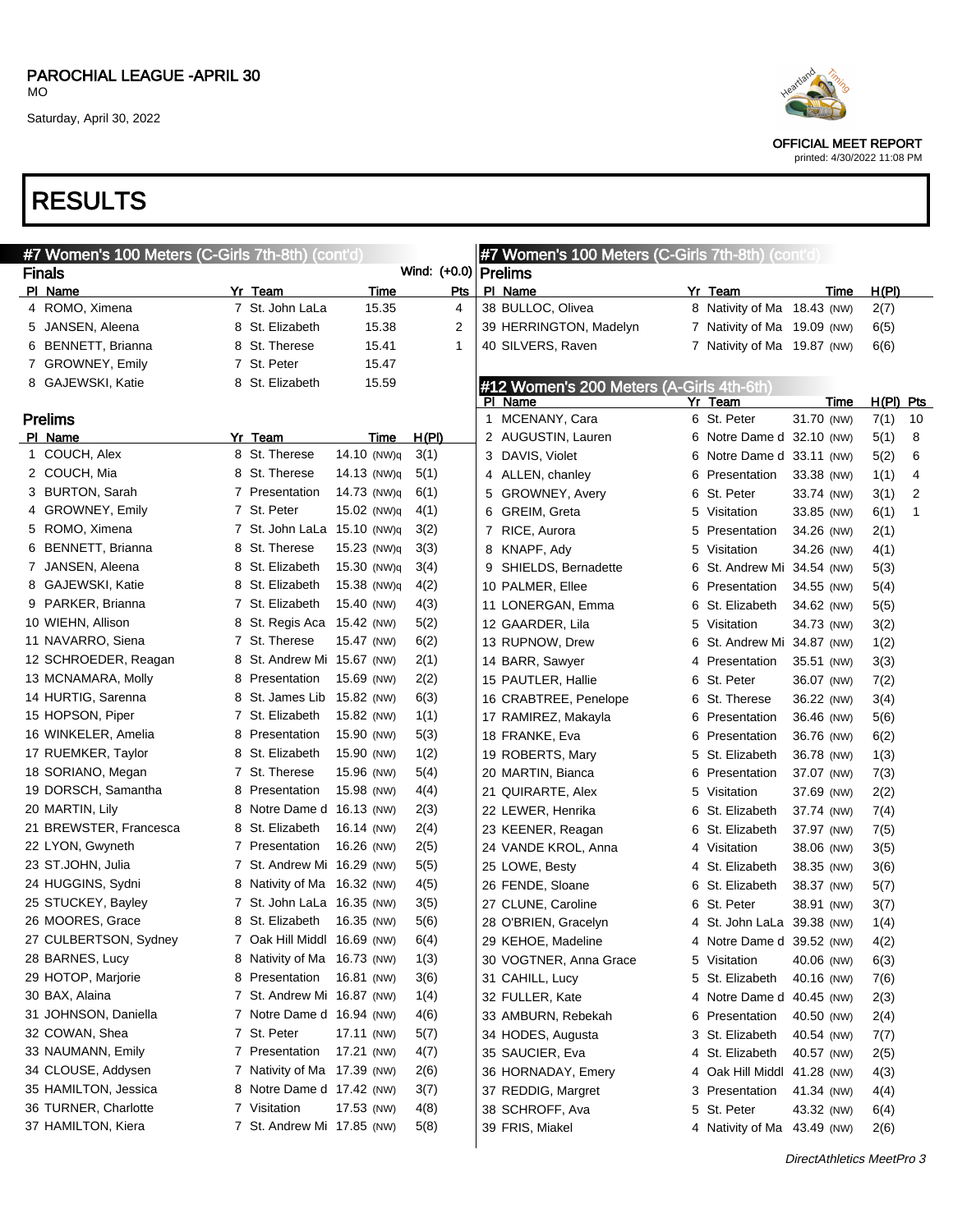### RESULTS

| #12 Women's 200 Meters (A-Girls 4th-6th) (cont'd |   |                             |             |             |    | #15 Women's 400 Meters (A-Girls 4th-6th) |   |                 |             |             |                |
|--------------------------------------------------|---|-----------------------------|-------------|-------------|----|------------------------------------------|---|-----------------|-------------|-------------|----------------|
| PI Name                                          |   | Yr Team                     | <u>Time</u> | $H(PI)$ Pts |    | PI Name                                  |   | Yr Team         | <u>Time</u> | H(PI) Pts   |                |
| 40 GROVES, Lucy                                  |   | 4 St. Elizabeth             | 44.22 (NW)  | 4(5)        |    | 1 GARVEY, Kate                           |   | 6 St. Francis X | 1:15.93     | 2(1)        | 10             |
| 41 PIERZCHALSKI, Clara                           |   | 4 St. Peter                 | 45.41 (NW)  | 1(5)        |    | 2 PALMER, Ellee                          |   | 6 Presentation  | 1:17.53     | 2(2)        | 8              |
| 42 VOEPEL, Gwyneth                               |   | 4 St. Elizabeth             | 46.68 (NW)  | 6(5)        |    | 3 GAARDER, Lila                          |   | 5 Visitation    | 1:20.16     | 2(3)        | 6              |
| 43 TEBBENKAMP, Maya                              |   | 4 St. James Lib 50.94 (NW)  |             | 6(6)        |    | 4 RAMIREZ, Makayla                       | 6 | Presentation    | 1:22.00     | 1(1)        | 4              |
|                                                  |   |                             |             |             |    | 5 ROGGE, Sadie                           | 4 | St. Elizabeth   | 1:22.56     | 2(4)        | 2              |
| #11 Women's 200 Meters (C-Girls 7th-8th)         |   |                             |             |             |    | 6 VANDE KROL, Anna                       |   | 4 Visitation    | 1:23.24     | 1(2)        | $\mathbf{1}$   |
| PI Name                                          |   | Yr Team                     | <b>Time</b> | H(PI) Pts   |    | 7 BARR, Sawyer                           | 4 | Presentation    | 1:23.40     | 2(5)        |                |
| 1 COUCH, Alex                                    |   | 8 St. Therese               | 28.68 (NW)  | 6(1)        | 10 | 8 MARTIN, Bianca                         | 6 | Presentation    | 1:25.45     | 2(6)        |                |
| 2 COUCH, Mia                                     |   | 8 St. Therese               | 28.80 (NW)  | 3(1)        | 8  | 9 DUENSING, Ellie                        |   | 6 St. Therese   | 1:25.87     | 3(1)        |                |
| 3 GROWNEY, Emily                                 |   | 7 St. Peter                 | 30.73 (NW)  | 5(1)        | 6  | 10 VOEPEL, Gwyneth                       |   | 4 St. Elizabeth | 1:32.84     | 2(7)        |                |
| 4 HONAN, Suzie                                   |   | 8 Visitation                | 30.74 (NW)  | 5(2)        | 4  | 11 ARNOLD, Emma                          |   | 6 St. Therese   | 1:34.45     | 3(2)        |                |
| 5 JANSEN, Aleena                                 |   | 8 St. Elizabeth             | 31.11 (NW)  | 6(2)        | 2  | 12 RACE, Kellianne                       |   | 3 St. Therese   | 1:45.73     | 3(3)        |                |
| 6 SOLIS, Claire                                  |   | 7 St. Elizabeth             | 31.32 (NW)  | 2(1)        | 1  | 13 SWYMELER, Molly                       |   | 3 St. Therese   | 1:46.23     | 1(3)        |                |
| 7 ROMO, Ximena                                   |   | 7 St. John LaLa 31.36 (NW)  |             | 3(2)        |    |                                          |   |                 |             |             |                |
| 8 BURTON, Sarah                                  |   | 7 Presentation              | 31.39 (NW)  | 1(1)        |    | #16 Women's 400 Meters (C-Girls 7th-8th) |   |                 |             |             |                |
| 9 WIEHN, Allison                                 |   | 8 St. Regis Aca 31.58 (NW)  |             | 4(1)        |    | PI Name                                  |   | Yr Team         | <b>Time</b> | $H(PI)$ Pts |                |
| 10 SCHROEDER, Reagan                             | 8 | St. Andrew Mi 31.75 (NW)    |             | 4(2)        |    | 1 FENDLER, Polly                         |   | 7 Visitation    | 1:11.41     | 2(1)        | 10             |
| 11 SORIANO, Megan                                |   | 7 St. Therese               | 31.78 (NW)  | 4(3)        |    | 2 SOLIS, Claire                          |   | 7 St. Elizabeth | 1:11.68     | 2(2)        | 8              |
| 12 FENDLER, Polly                                |   | 7 Visitation                | 31.80 (NW)  | 3(3)        |    | 3 BENNETT, Brianna                       |   | 8 St. Therese   | 1:13.16     | 2(3)        | 6              |
| 13 MCNAMARA, Molly                               | 8 | Presentation                | 31.93 (NW)  | 6(3)        |    | 4 HURTIG, Sarenna                        |   | 8 St. James Lib | 1:14.20     | 1(1)        | 4              |
| 14 HURTIG, Sarenna                               | 8 | St. James Lib               | 32.74 (NW)  | 5(3)        |    | 5 CIRLINCUINA, Briana                    |   | 8 St. Andrew Mi | 1:15.81     | 1(2)        | $\overline{2}$ |
| 15 ANDERSON, Sloan                               |   | 7 Visitation                | 32.75 (NW)  | 3(4)        |    | 6 HARMAN, Mary                           |   | 7 St. Peter     | 1:17.30     | 2(4)        | 1              |
| 16 RUEMKER, Taylor                               | 8 | St. Elizabeth               | 33.05 (NW)  | 1(2)        |    | 7 DANEFF, Ava                            |   | 8 St. Therese   | 1:18.26     | 2(5)        |                |
| 17 CIRLINCUINA, Briana                           | 8 | St. Andrew Mi 33.11 (NW)    |             | 6(4)        |    | 8 LYON, Gwyneth                          |   | 7 Presentation  | 1:18.53     | 1(3)        |                |
| 18 DORSCH, Samantha                              |   | 8 Presentation              | 33.36 (NW)  | 6(5)        |    | 9 RITTMAN, Sophia                        |   | 7 Presentation  | 1:33.68     | 2(6)        |                |
| 19 BREWSTER, Francesca                           | 8 | St. Elizabeth               | 33.46 (NW)  | 5(4)        |    |                                          |   |                 |             |             |                |
| 20 MARTIN, Lily                                  |   | 8 Notre Dame d 33.50 (NW)   |             | 6(6)        |    | #20 Women's 800 Meters (A-Girls 4th-6th) |   |                 |             |             |                |
| 21 GREIM, Paloma                                 | 8 | Visitation                  | 33.59 (NW)  | 1(3)        |    | PI Name                                  |   | Yr Team         | Time        |             | Pts            |
| 22 ST.JOHN, Julia                                |   | 7 St. Andrew Mi 33.71 (NW)  |             | 4(4)        |    | 1 ROGGE, Sadie                           |   | 4 St. Elizabeth | 3:10.69     |             | 10             |
| 23 WINKELER, Amelia                              |   | 8 Presentation              | 33.73 (NW)  | 2(2)        |    | 2 MORRISON, Zara                         |   | 4 St. Elizabeth | 3:15.69     |             | 8              |
| 24 HARMAN, Katherine                             |   | 7 St. Peter                 | 33.95 (NW)  | 3(5)        |    | 3 YUOT, Monica                           |   | 6 St. Andrew Mi | 3:17.37     |             | 6              |
| 25 HOTOP, Marjorie                               |   | 8 Presentation              | 34.49 (NW)  | 6(7)        |    | 4 DUENSING, Ellie                        |   | 6 St. Therese   | 3:18.72     |             | 4              |
| 26 BAX, Alaina                                   |   | 7 St. Andrew Mi 34.56 (NW)  |             | 2(3)        |    | 5 BRENNAN, Ellie                         |   | 6 St. Elizabeth | 3:19.13     |             | 2              |
| 27 SMITH, Ava                                    |   | 7 St. Peter                 | 34.62 (NW)  | 2(4)        |    | 6 STROBBE, Sammy                         |   | 3 St. Therese   | 3:21.30     |             | 1              |
| 28 MOORES, Grace                                 |   | 8 St. Elizabeth             | 35.22 (NW)  | 2(5)        |    | 7 ARNOLD, Emma                           |   | 6 St. Therese   | 3:21.32     |             |                |
| 29 COWAN, Shea                                   |   | 7 St. Peter                 | 35.37 (NW)  | 2(6)        |    | 8 POWERS, Madison                        |   | 4 Presentation  | 3:22.44     |             |                |
| 30 JOHNSON, Daniella                             |   | 7 Notre Dame d 35.88 (NW)   |             | 2(7)        |    | 9 O'BRIEN, Gracelyn                      |   | 4 St. John LaLa | 3:35.35     |             |                |
| 31 HAMILTON, Kiera                               |   | 7 St. Andrew Mi 36.99 (NW)  |             | 4(5)        |    | 10 MUDD, Anna                            |   | 6 St. Peter     | 3:39.78     |             |                |
| 32 COMPTON, Allie                                |   | 7 St. James Lib 37.18 (NW)  |             | 5(5)        |    | 11 SWYMELER, Molly                       |   | 3 St. Therese   | 3:43.32     |             |                |
| 33 JIMENEZ, Mira                                 |   | 8 St. Elizabeth             | 37.77 (NW)  | 1(4)        |    | 12 PRICHARD, Ellie                       |   | 4 St. Andrew Mi | 3:47.60     |             |                |
| 34 CLOUSE, Addysen                               |   | 7 Nativity of Ma 37.79 (NW) |             | 3(6)        |    | 13 ACHBERGER, Addison                    |   | 4 Notre Dame d  | 3:51.63     |             |                |
| 35 HUGGINS, Julianna                             |   | 7 Nativity of Ma 38.25 (NW) |             | 2(8)        |    | 14 JACOBS, Violet                        |   | 3 Presentation  | 3:54.48     |             |                |
| 36 RITTMAN, Sophia                               |   | 7 Presentation              | 38.25 (NW)  | 5(6)        |    | 15 HANSEN, Calla                         |   | 4 St. Therese   | 4:09.68     |             |                |
| 37 HYLAND, Kate                                  |   | 8 St. Andrew Mi 40.56 (NW)  |             | 3(7)        |    |                                          |   |                 |             |             |                |



OFFICIAL MEET REPORT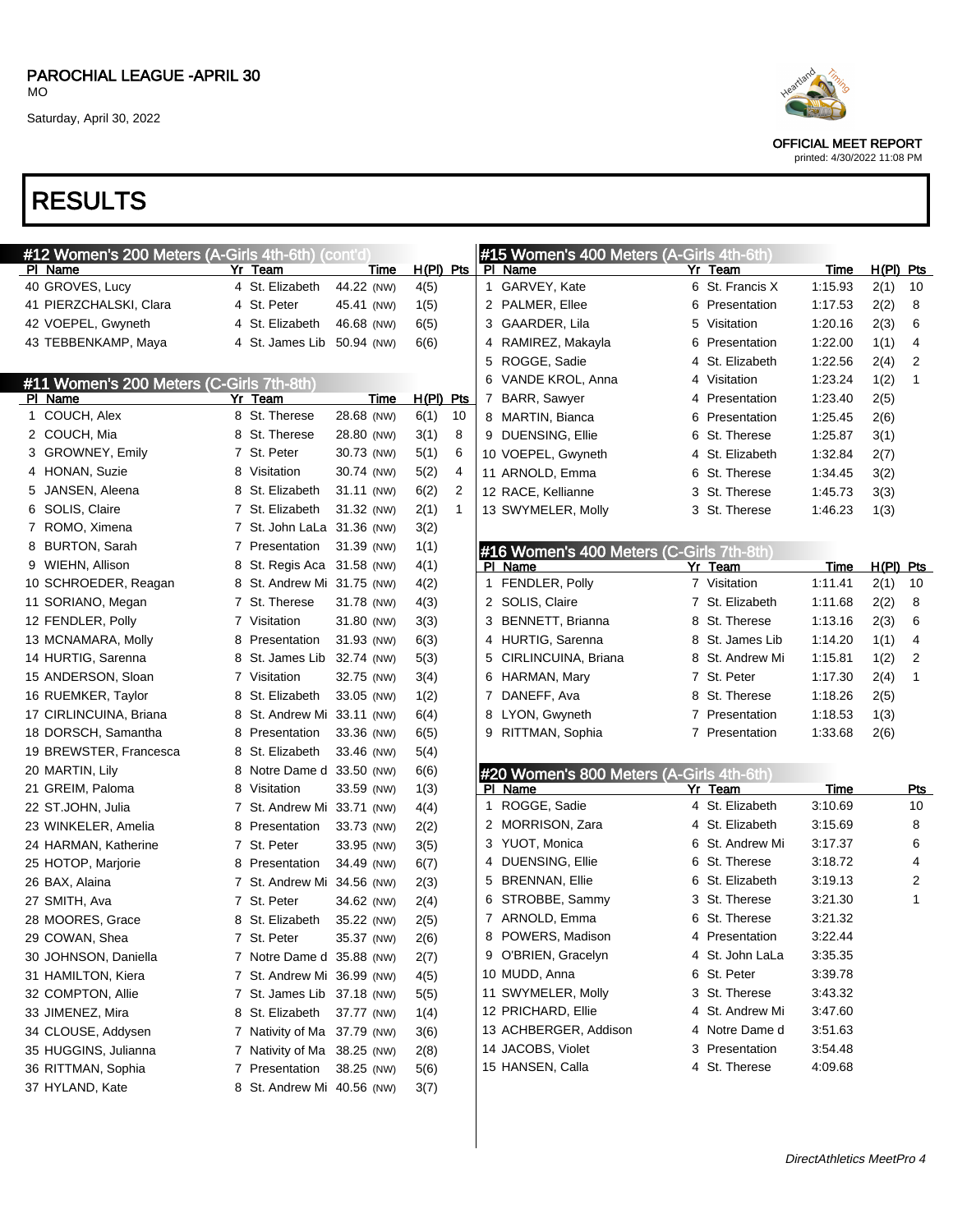### RESULTS

|  | #19 Women's 800 Meters (C-Girls 7th-8th)  |                                                   |             |            | #3 Men's 60                     |
|--|-------------------------------------------|---------------------------------------------------|-------------|------------|---------------------------------|
|  | <u>PI Name</u>                            | <u>Yr Team</u>                                    | <b>Time</b> | Pts        | <b>Finals</b>                   |
|  | 1 ROSENBERG, Bella                        | 7 Nativity of Ma                                  | 2:58.80     | 10         | PI Name                         |
|  | 2 HARMAN, Mary                            | 7 St. Peter                                       | 3:05.28     | 8          | <b>BREWSTER</b><br>1.           |
|  | 3 RANDO, Lauren                           | 8 St. Peter                                       | 3:09.34     | 6          | 2 NGUYEN, T                     |
|  |                                           |                                                   |             |            | 3 BROWNE, J                     |
|  | #23 Women's 1600 Meters (A-Girls 4th-6th) |                                                   |             |            | 4 MARTIN, Tri                   |
|  | PI Name                                   | Yr Team                                           | Time        | <u>Pts</u> | 5 NGUYEN, T                     |
|  | 1 GARVEY, Kate                            | 6 St. Francis X                                   | 6:49.18     | 10         | 6 HABIGER, V                    |
|  | 2 MORRISON, Zara                          | 4 St. Elizabeth                                   | 6:51.07     | 8          | <b>SCHEIDERE</b><br>$7^{\circ}$ |
|  | 3 YUOT, Monica                            | 6 St. Andrew Mi                                   | 6:54.90     | 6          | 8 MULLER, W                     |
|  | 4 JACOBS, Violet                          | 3 Presentation                                    | 7:54.20     | 4          |                                 |
|  | 5 ACHBERGER, Addison                      | 4 Notre Dame d                                    | 8:29.95     | 2          | <b>Prelims</b>                  |
|  |                                           |                                                   |             |            | PI_Name                         |
|  | #24 Women's 1600 Meters (C-Girls 7th-8th) |                                                   |             |            | 1 BREWSTEF                      |
|  | <b>PI</b> Name                            | Yr Team                                           | <u>Time</u> | <u>Pts</u> | 2 NGUYEN, T                     |
|  | 1 HINKEBEIN, Maecy                        | 8 St. Andrew Mi                                   | 6:20.64     | 10         | 3 MULLER, W                     |
|  | 2 ROSENBERG, Bella                        | 7 Nativity of Ma                                  | 6:23.35     | 8          | 4 SCHEIDERI                     |
|  | 3 HINKEBEIN, Marin                        | 7 St. Andrew Mi                                   | 7:09.29     | 6          | 5 NGUYEN, T                     |
|  |                                           |                                                   |             |            | 6 MARTIN, Tri                   |
|  | #1 Softball Throw (B-Boys 4th-6th)        |                                                   |             |            | 7 BROWNE, J                     |
|  | PI Name                                   | Yr Team                                           | Mark        | Pts        | 8 HABIGER, V                    |
|  | 1 COMPTON, Charlie                        | 5 St. James Lib 129' 0"                           |             | 10         | 9 WILLIAMS,                     |
|  | 2 FISHER, Reece                           | 6 Visitation                                      | 117' 2"     | 8          | 10 ARENA, Joh                   |
|  | 3 REYNA, William                          | 6 St. Elizabeth 114' 7"                           |             | 6          | 11 TOMELDAN                     |
|  | 4 MULLER, Andrew                          | 6 St. John LaLa114' 0"                            |             | 4          | 12 DINGLEY, C                   |
|  | 5 WINKELER, John                          | 6 Presentation 108'0"                             |             | 2          | 13 SMITH, Eva                   |
|  | 6 MCCORMACK, Teddy                        | 5 St. Peter                                       | 104'0"      | 1          | 14 MUDD, Bobl                   |
|  | 7 BEECHAM, Liam                           | 5 St. Peter                                       | 103'8"      |            | 15 JANSEN, M                    |
|  | 8 KOPP, Phillip                           | 4 St. Elizabeth 102' 3"                           |             |            | 16 KEVERN, W                    |
|  | 9 JACOBS, Guy<br>10 HELSEL, Tag           | 6 Presentation 102' 0"<br>4 St. Francis X 100' 6" |             |            | 17 HUGHES, L                    |
|  | 11 PHILLIPS, Liam                         | 4 St. James Lib 99' 6"                            |             |            | 18 GADSON, L                    |
|  | 12 MCKNIGHT, William                      | 6 Presentation 95' 0"                             |             |            | 19 PEPPERS,                     |
|  | 13 HAMILTON, Kason                        | 5 St. Andrew Mi92' 1"                             |             |            | 20 ENGLISH, E                   |
|  | 14 SARVER, Scott                          | 5 St. James Lib 91' 0"                            |             |            | 21 ENGLISH, R                   |
|  | 15 BRAY-HOWARD, Elijah                    | 6 Nativity of Ma 87' 6"                           |             |            | 22 HYLAND, G                    |
|  | 16 CLUNE, Dylan                           | 4 St. Peter 82' 6"                                |             |            | 23 BEECHAM,                     |
|  | 16 TEBBENKAMP, Max                        | 6 St. James Lib 82' 6"                            |             |            | 24 LEPE, Domi                   |
|  | 18 DONAHAY, Jack                          | 5 St. John LaLa81' 8"                             |             |            | 25 MAHONY, P                    |
|  | 19 PEPPERS, Gabriel                       | 3 Presentation 78'6"                              |             |            | 26 ZEILER, Ga                   |
|  | 20 BJORNSON, Mikkel JT                    | 6 St. John LaLa76' 10"                            |             |            | 27 AMADOR, Is                   |
|  | 21 ZAHNER, Brian                          | 4 St. Peter                                       | 72' 1"      |            | 28 SOMMER, F                    |
|  | 22 KALLENBACH, Matthew                    | 4 St. Therese                                     | 61'0''      |            | 29 FARNEY, C                    |
|  | 23 MANROE, Gabriel                        | 4 St. Andrew Mi53' 10"                            |             |            | 30 PHILLIPS, L<br>31 SHEKLETO   |
|  | 24 SCHAEFER, Grant                        | 5 St. Andrew Mi51' 11"                            |             |            |                                 |
|  | 25 JACOBS, Xavier                         | 4 Presentation 49'3"                              |             |            | 32 MERCER, L                    |
|  | 26 DOMINGUEZ, Manuel                      | 4 Nativity of Ma 48' 7"                           |             |            | 33 PASTINEN,<br>34 HELLERICH    |
|  | 27 REISER, Alexander                      | 4 St. James Lib 41' 6"                            |             |            |                                 |
|  |                                           |                                                   |             |            |                                 |



OFFICIAL MEET REPORT

|    | #3 Men's 60 Meters (B-Boys 4th-6th) |   |                 |                    |              |
|----|-------------------------------------|---|-----------------|--------------------|--------------|
|    | Finals                              |   |                 |                    | Wind: (+0.0) |
|    | PI Name                             |   | Yr Team         | Time               | Pts          |
| 1  | BREWSTER, Luke                      |   | 6 St. Elizabeth | 9.65               | 10           |
| 2  | NGUYEN, Tyler                       |   | 6 St. Andrew Mi | 9.75               | 8            |
| 3. | BROWNE, Jack                        |   | 6 Notre Dame d  | 9.95               | 6            |
| 4  | MARTIN, Tristan                     |   | 3 St. Regis Aca | 9.98               | 4            |
| 5  | NGUYEN, Tyvon                       |   | 4 St. Andrew Mi | 9.98               | 2            |
| 6  | HABIGER, Wilson                     |   | 6 Notre Dame d  | 9.99               | 1            |
| 7  | <b>SCHEIDERER, Patrick</b>          |   | 6 St. Peter     | 9.99               |              |
| 8  | MULLER, Will                        |   | 4 St. John LaLa | 10.00              |              |
|    |                                     |   |                 |                    |              |
|    | Prelims                             |   |                 |                    |              |
|    | PI Name                             |   | Yr Team         | Time               | <u>H(PI)</u> |
| 1. | <b>BREWSTER, Luke</b>               |   | 6 St. Elizabeth | 9.45 (NW)q         | 7(1)         |
| 2  | NGUYEN, Tyler                       |   | 6 St. Andrew Mi | 9.61 (NW)q         | 4(1)         |
| 3  | MULLER, Will                        |   | 4 St. John LaLa | $9.78$ (NW)q       | 4(2)         |
| 4  | <b>SCHEIDERER, Patrick</b>          |   | 6 St. Peter     | 9.80 (NW)q         | 8(1)         |
|    | 5 NGUYEN, Tyvon                     |   | 4 St. Andrew Mi | 9.83 (NW)q         | 7(2)         |
| 6  | MARTIN, Tristan                     |   | 3 St. Regis Aca | $9.87$ (NW)q 10(1) |              |
|    | 7 BROWNE, Jack                      |   | 6 Notre Dame d  | $9.88$ (NW)q       | 7(3)         |
| 8  | HABIGER, Wilson                     | 6 | Notre Dame d    | 9.89 (NW)q         | 3(1)         |
|    | 9 WILLIAMS, Ty                      | 6 | Visitation      | 9.97 (NW)          | 4(3)         |
|    | 10 ARENA, John Richard              | 6 | St. Therese     | 10.05 (NW)         | 9(1)         |
|    | 11 TOMELDAN, Alex                   | 5 | Oak Hill Middl  | 10.06 (NW)         | 10(2)        |
|    | 12 DINGLEY, Cal                     |   | 5 Visitation    | 10.08 (NW)         | 5(1)         |
|    | 13 SMITH, Evan                      |   | 5 St. Andrew Mi | 10.10 (NW)         | 12(1)        |
|    | 14 MUDD, Bobby                      |   | 4 St. Peter     | 10.19 (NW)         | 3(2)         |
|    | 15 JANSEN, Michael                  |   | 4 St. Elizabeth | 10.22 (NW)         | 11(1)        |
|    | 16 KEVERN, Winston                  |   | 4 Notre Dame d  | 10.26 (NW)         | 4(4)         |
|    | 17 HUGHES, Liam                     | 6 | Presentation    | 10.28 (NW)         | 10(3)        |
|    | 18 GADSON, Landon                   |   | 6 St. Regis Aca | 10.32 (NW)         | 10(4)        |
|    | 19 PEPPERS, Gabriel                 |   | 3 Presentation  | 10.36 (NW)         | 12(2)        |
|    | 20 ENGLISH, Ethan                   |   | 4 Presentation  | 10.40 (NW)         | 3(3)         |
|    | 21 ENGLISH, Ryan                    |   | 6 Presentation  | 10.42 (NW)         | 10(5)        |
|    | 22 HYLAND, George                   |   | 6 St. Andrew Mi | 10.46 (NW)         | 8(2)         |
|    | 23 BEECHAM, Liam                    |   | 5 St. Peter     | 10.53 (NW)         | 11(2)        |
|    | 24 LEPE, Dominic                    | 6 | Notre Dame d    | 10.64 (NW)         | 7(4)         |
|    | 25 MAHONY, Patrick                  |   | 4 St. James Lib | 10.65 (NW)         | 6(1)         |
|    | 26 ZEILER, Garin                    |   | 4 Presentation  | 10.67 (NW)         | 2(1)         |
|    | 27 AMADOR, Issac                    | 5 | St. James Lib   | 10.68 (NW)         | 11(3)        |
|    | 28 SOMMER, Ryan                     | 6 | Presentation    | 10.68 (NW)         | 12(3)        |
|    | 29 FARNEY, Colin                    | 3 | St. Francis X   | 10.72 (NW)         | 5(2)         |
|    | 30 PHILLIPS, Liam                   | 4 | St. James Lib   | 10.83 (NW)         | 8(3)         |
|    | 31 SHEKLETON, Philip                | 5 | Oak Hill Middl  | 10.83 (NW)         | 3(4)         |
|    | 32 MERCER, Liam                     |   | 5 Presentation  | 10.92 (NW)         | 9(2)         |
|    | 33 PASTINEN, Karl                   | 4 | Notre Dame d    | 10.94 (NW)         | 8(4)         |
|    | 34 HELLERICH, Oaklee                |   | 4 St. Francis X | 11.07 (NW)         |              |
|    |                                     |   |                 |                    | 7(5)         |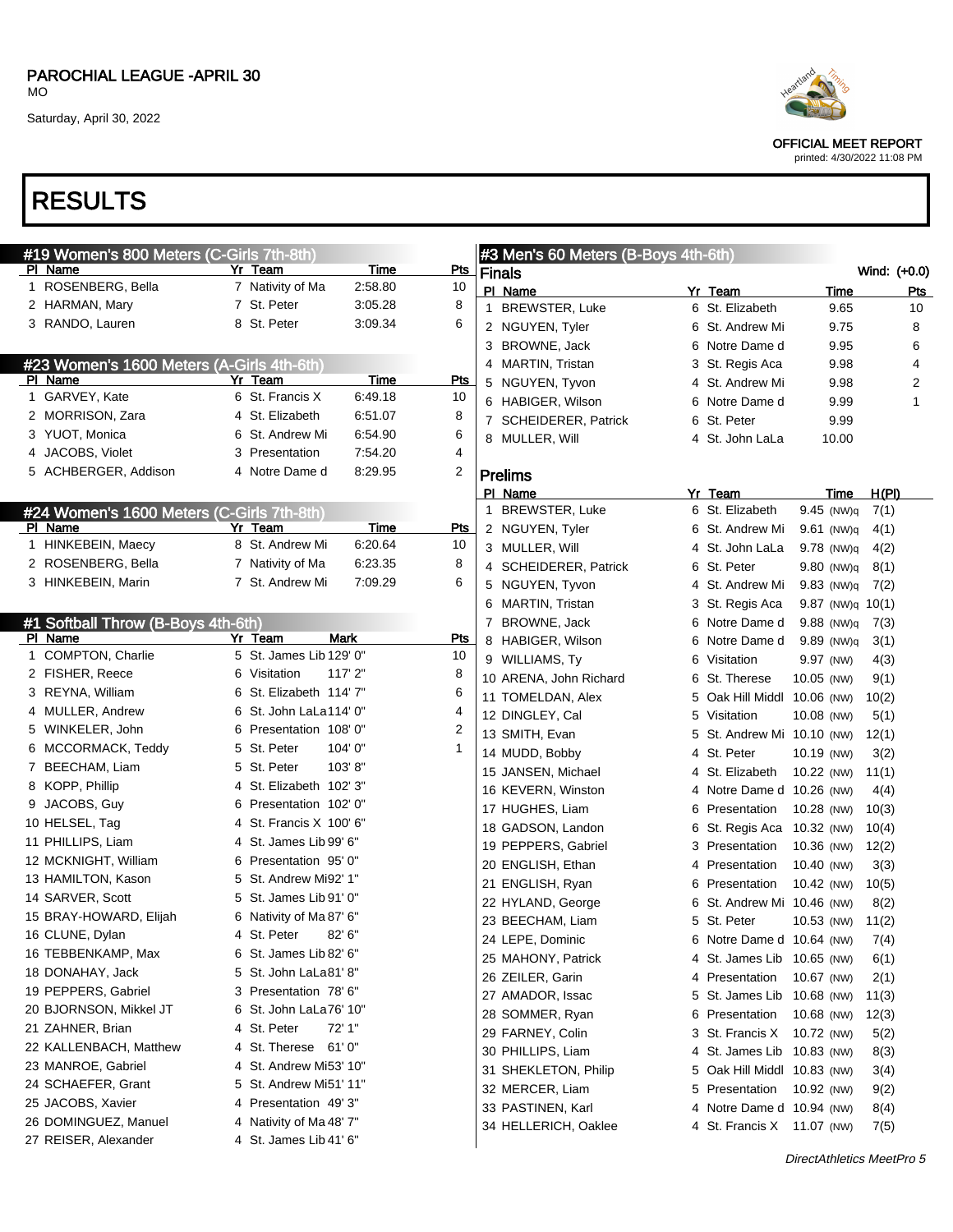### RESULTS

| #3 Men's 60 Meters (B-Boys 4th-6th) (cont'd) |    |                            |            |       | #6 Men's 100 Meters (B-Boys 4th-6th) (cont'd) |                                         |   |                                 |             |              |            |
|----------------------------------------------|----|----------------------------|------------|-------|-----------------------------------------------|-----------------------------------------|---|---------------------------------|-------------|--------------|------------|
| <b>Prelims</b>                               |    |                            |            |       |                                               | <b>Finals</b>                           |   |                                 |             | Wind: (+0.0) |            |
| PI Name                                      |    | Yr Team                    | Time       | H(PI) |                                               | PI Name                                 |   | Yr Team                         | Time        |              | <b>Pts</b> |
| 35 NYBERG, Rogers                            |    | 5 St. James Lib 11.14 (NW) |            | 4(5)  |                                               | 3 BURNS, Felix                          |   | 6 Visitation                    | 15.28       |              | 6          |
| 36 WINKELER, John                            | 6  | Presentation               | 11.15 (NW) | 6(2)  |                                               | 4 GAUGHAN, Kevin                        | 6 | St. Elizabeth                   | 15.33       |              | 4          |
| 37 HODES, Rogan                              | 5. | St. Elizabeth              | 11.18 (NW) | 8(5)  | 5                                             | DEMORY, Hudson                          |   | 6 St. Therese                   | 15.38       |              | 2          |
| 38 PARK, Siddhartha                          |    | 4 Notre Dame d 11.19 (NW)  |            | 12(4) | 6                                             | BROWNE, Jack                            |   | 6 Notre Dame d                  | 16.06       |              | 1          |
| 39 GARCIA, Colin                             | 3  | Presentation               | 11.19 (NW) | 10(6) |                                               | 7 MULLER, Will                          | 4 | St. John LaLa                   | 16.20       |              |            |
| 40 WARD, Sterling                            | 3  | Nativity of Ma 11.21 (NW)  |            | 12(5) |                                               | 8 HABIGER, Wilson                       |   | 6 Notre Dame d                  | 16.56       |              |            |
| 41 PALMER, Brooks                            | 4  | Presentation               | 11.24 (NW) | 12(6) |                                               |                                         |   |                                 |             |              |            |
| 42 SCHAEFER, Miles                           | 5  | St. Andrew Mi 11.27 (NW)   |            | 6(3)  |                                               | <b>Prelims</b>                          |   |                                 |             |              |            |
| 43 DONAHAY, Matt                             | 3  | St. John LaLa 11.29 (NW)   |            | 9(3)  |                                               | PI Name                                 |   | Yr Team                         | <b>Time</b> | <u>H(PI)</u> |            |
| 44 MIRABILE, Leo                             |    | 4 St. Andrew Mi 11.34 (NW) |            | 7(6)  | 1                                             | <b>BREWSTER, Luke</b>                   |   | 6 St. Elizabeth                 | 15.09 (NW)q | 4(1)         |            |
| 45 ENGLAND, Tucker                           |    | 4 St. Francis X 11.35 (NW) |            | 11(4) |                                               | 2 BURNS, Felix                          |   | 6 Visitation                    | 15.29 (NW)q | 3(1)         |            |
| 46 LANDES, Rory                              |    | 5 St. Peter                | 11.37 (NW) | 9(4)  |                                               | 3 DEMORY, Hudson                        | 6 | St. Therese                     | 15.56 (NW)q | 2(1)         |            |
| 47 MCCLINTOCK, Paul                          | 6  | Presentation               | 11.38 (NW) | 2(2)  | 4                                             | GAUGHAN, Kevin                          | 6 | St. Elizabeth                   | 15.58 (NW)q | 9(1)         |            |
| 48 MILLER, Harry                             |    | 4 Visitation               | 11.49 (NW) | 5(3)  | 5                                             | RYAN, Brecken                           | 6 | St. James Lib 15.65 (NW)q 12(1) |             |              |            |
| 49 PERRY, Santiago                           | 3  | St. Therese                | 11.54 (NW) | 2(3)  |                                               | 6 HABIGER, Wilson                       | 6 | Notre Dame d 15.86 (NW)q        |             | 3(2)         |            |
| 49 NEWMAN, Jayson                            | 5  | St. Regis Aca              | 11.54 (NW) | 7(7)  |                                               | 7 BROWNE, Jack                          | 6 | Notre Dame d 15.93 (NW)q        |             | 10(1)        |            |
| 51 O'CONNELL, Gavin                          | 5  | Presentation               | 11.55 (NW) | 6(4)  |                                               | 8 MULLER, Will                          | 4 | St. John LaLa 15.99 (NW)q       |             | 3(3)         |            |
| 52 MANROE, Gabriel                           |    | 4 St. Andrew Mi 11.62 (NW) |            | 12(7) |                                               | 9 NGUYEN, Tyler                         | 6 | St. Andrew Mi 16.10 (NW)        |             | 8(1)         |            |
| 53 STACH, Sam                                | 5  | Presentation               | 11.65 (NW) | 5(4)  |                                               | 10 SCHEIDERER, Patrick                  | 6 | St. Peter                       | 16.19 (NW)  | 9(2)         |            |
| 54 JOHNSON, Henry                            | 3  | St. John LaLa 11.72 (NW)   |            | 1(1)  |                                               | 11 HUGHES, Liam                         | 6 | Presentation                    | 16.23 (NW)  | 1(1)         |            |
| 55 JAMES, Oliver                             | 5  | Notre Dame d 11.81 (NW)    |            | 11(5) |                                               | 12 JOHANSEN, Connor                     | 6 | Presentation                    | 16.25 (NW)  | 10(2)        |            |
| 56 MYRE, Jack                                | 6  | Visitation                 | 11.84 (NW) | 4(6)  |                                               | 13 BOULWARE, Colten                     | 6 | Nativity of Ma 16.27 (NW)       |             | 6(1)         |            |
| 57 KIRCHNER, Louis                           | 5  | St. Peter                  | 11.88 (NW) | 12(8) |                                               | 14 NGUYEN, Tyvon                        | 4 | St. Andrew Mi 16.27 (NW)        |             | 2(2)         |            |
| 58 CLUNE, Dylan                              |    | 4 St. Peter                | 11.93 (NW) | 6(5)  |                                               | 15 MCKENNA, Jackson                     | 6 | Presentation                    | 16.47 (NW)  | 11(1)        |            |
| 59 GARVEY, Ike                               |    | 4 St. Francis X            | 12.00 (NW) | 9(5)  |                                               | 16 KEVERN, Winston                      | 4 | Notre Dame d 16.53 (NW)         |             | 5(1)         |            |
| 60 GANAWAY, Ayden                            |    | 3 St. Regis Aca            | 12.02 (NW) | 7(8)  |                                               | 17 MAHONY, Patrick                      | 4 | St. James Lib 16.53 (NW)        |             | 10(3)        |            |
| 61 O'LAUGHLIN, Curtis                        | 5  | Visitation                 | 12.04 (NW) | 9(6)  |                                               | 18 KETCHUM, Beau                        | 6 | Visitation                      | 16.56 (NW)  | 10(4)        |            |
| 62 BLUME, Emmett                             |    | 4 St. Elizabeth            | 12.05 (NW) | 6(6)  |                                               | 19 LEPE, Dominic                        | 6 | Notre Dame d 16.58 (NW)         |             | 4(2)         |            |
| 63 VILLANUEVA, William                       |    | 4 St. Therese              | 12.22 (NW) | 11(6) |                                               | 20 GADSON, Landon                       | 6 | St. Regis Aca 16.73 (NW)        |             | 8(2)         |            |
| 64 SARVER, Scott                             |    | 5 St. James Lib            | 12.22 (NW) | 5(5)  |                                               | 21 HYLAND, George                       | 6 | St. Andrew Mi 16.76 (NW)        |             | 1(2)         |            |
| 65 FLOWERS, Jack                             |    | 4 Presentation             | 12.26 (NW) | 8(6)  |                                               | 22 MURRELL, Logan                       | 5 | St. Therese                     | 16.81 (NW)  | 5(2)         |            |
| 66 ZAHNER, Brian                             |    | 4 St. Peter                | 12.27 (NW) | 8(7)  |                                               | 23 JANSEN, Michael                      | 4 | St. Elizabeth                   | 16.89 (NW)  | 5(3)         |            |
| 67 NOLAND, Teddy                             |    | 5 St. Therese              | 12.46 (NW) | 11(7) |                                               | 24 ENGLISH, Ryan                        | 6 | Presentation                    | 16.90 (NW)  | 5(4)         |            |
| 68 KALLENBACH, Matthew                       |    | 4 St. Therese              | 12.59 (NW) | 8(8)  |                                               | 25 MUDD, Bobby                          |   | 4 St. Peter                     | 17.10 (NW)  | 8(3)         |            |
| 69 REISER, Alexander                         |    | 4 St. James Lib 12.62 (NW) |            | 4(7)  |                                               | 26 PEPPERS, Gabriel                     |   | 3 Presentation 17.11 (NW)       |             | 3(4)         |            |
| 70 CALDWELL, Brody                           |    | 5 St. Andrew Mi 12.70 (NW) |            | 2(4)  |                                               | 27 MULLER, Andrew                       |   | 6 St. John LaLa 17.11 (NW)      |             | 8(4)         |            |
| 71 VALENCIA, Roman                           |    | 3 Presentation             | 13.35 (NW) | 5(6)  |                                               | 28 MANROE, Damien                       |   | 5 St. Andrew Mi 17.12 (NW)      |             | 3(5)         |            |
| 72 VALENCIA, Rocco                           |    | 6 Presentation             | 14.60 (NW) | 2(5)  |                                               | 28 BRANDT, Hank                         |   | 4 St. Therese                   | 17.12 (NW)  | 7(1)         |            |
| 73 JACOBS, Xavier                            |    | 4 Presentation             | 15.19 (NW) | 3(5)  |                                               | 30 FARNEY, Colin                        |   | 3 St. Francis X 17.27 (NW)      |             | 12(2)        |            |
|                                              |    |                            |            |       |                                               | 31 TEBBENKAMP, Max                      |   | 6 St. James Lib 17.31 (NW)      |             | 7(2)         |            |
| #6 Men's 100 Meters (B-Boys 4th-6th)         |    |                            |            |       |                                               | 32 WINNIKE, Brendan                     |   | 6 St. Andrew Mi 17.56 (NW)      |             | 1(3)         |            |
| Einele                                       |    |                            |            |       |                                               | Wind: $(40 \text{ N})$ 33 ZEILER, Garin |   | 4 Presentation 17.58 (NW)       |             | 9(3)         |            |

### Finals Wind: (+0.0) PI Name **Product Product Product Product Product** Product Product Product Product Product Product Product Product Product Product Product Product Product Product Product Product Product Product Product Product Product Prod 1 RYAN, Brecken 6 St. James Lib 15.14 10 2 BREWSTER, Luke 6 St. Elizabeth 15.27 8 34 ENGLISH, Ethan 4 Presentation 17.58 (NW) 5(5) DOERING, Blake 5 St. James Lib 17.62 (NW) 12(3) MERCER, Liam 5 Presentation 17.63 (NW) 12(4)



OFFICIAL MEET REPORT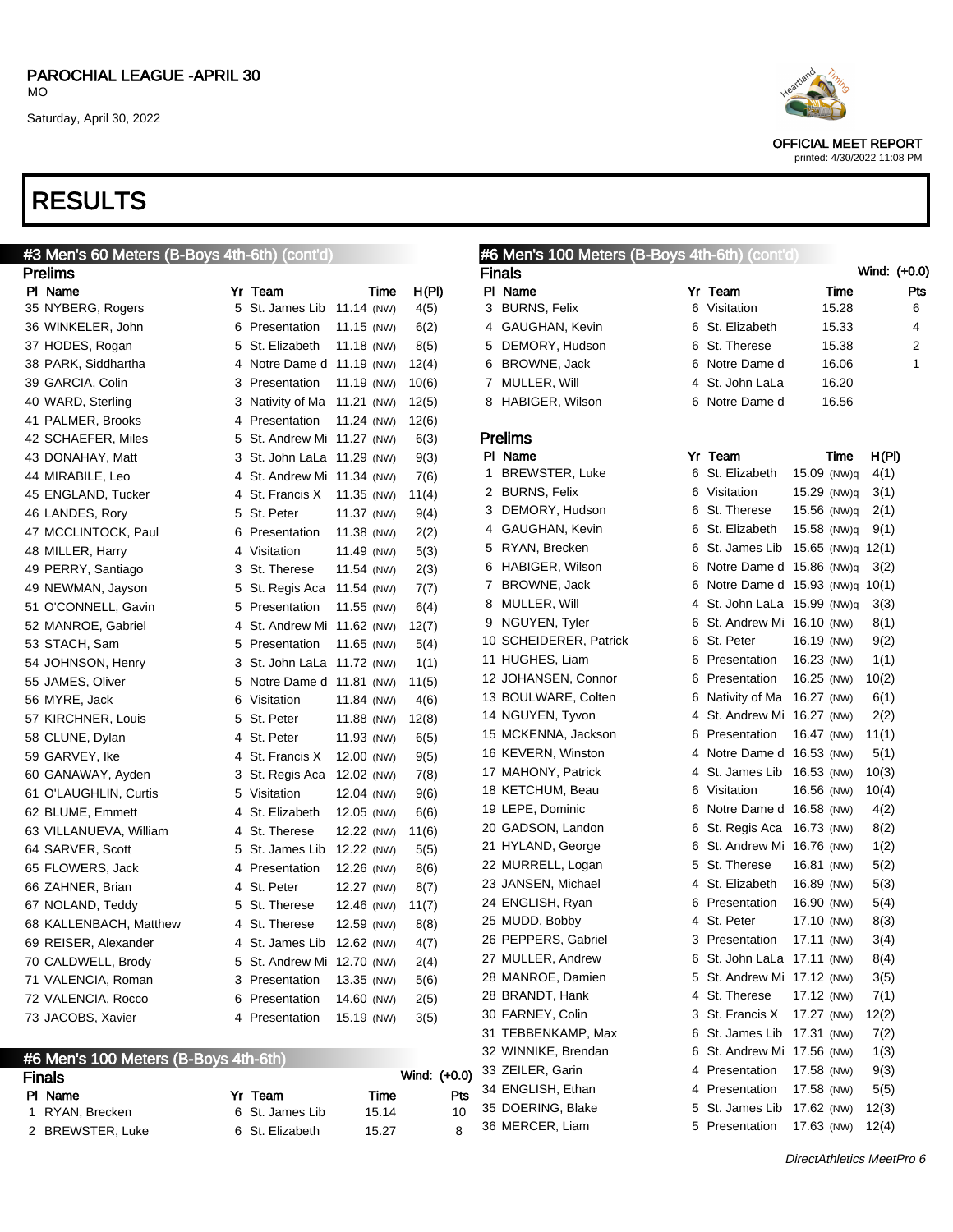OFFICIAL MEET REPORT printed: 4/30/2022 11:08 PM

### RESULTS

| #6 Men's 100 Meters (B-Boys 4th-6th) (cont'd) |                               |            |              | #5 Men's 100 Meters (D-Boys 7th-8th) (cont'd) |   |                              |             |             |                |  |
|-----------------------------------------------|-------------------------------|------------|--------------|-----------------------------------------------|---|------------------------------|-------------|-------------|----------------|--|
| <b>Prelims</b>                                |                               |            |              | <b>Prelims</b>                                |   |                              |             |             |                |  |
| PI Name                                       | Yr Team                       | Time       | H(PI)        | PI Name                                       |   | Yr Team                      | Time        | H(PI)       |                |  |
| 37 BEECHAM, Liam                              | 5 St. Peter                   | 17.64 (NW) | 12(5)        | DUNSWORTH, Clark<br>1                         |   | 7 St. Elizabeth              | 13.32 (NW)q | 3(1)        |                |  |
| 38 PHILLIPS, Liam                             | 4 St. James Lib 17.74 (NW)    |            | 4(3)         | 2 ARTHUR, Bodie                               |   | 8 Visitation                 | 14.04 (NW)q | 5(1)        |                |  |
| 39 PASTINEN, Karl                             | 4 Notre Dame d 17.75 (NW)     |            | 5(6)         | 3 PRICE, Jackson                              |   | 8 St. Regis Aca              | 14.09 (NW)q | 2(1)        |                |  |
| 40 LANDES, Rory                               | 5 St. Peter                   | 18.00 (NW) | 4(4)         | 4 LOVE, Isaiah                                |   | 8 St. Regis Aca 14.20 (NW)q  |             | 4(1)        |                |  |
| 41 SOMMER, Ryan                               | 6 Presentation                | 18.01 (NW) | 8(5)         | 5 BALDWIN, Ryder                              |   | 7 Oak Hill Middl 14.48 (NW)q |             | 3(2)        |                |  |
| 42 MARTENS, Max                               | 6 Notre Dame d 18.23 (NW)     |            | 2(3)         | 6 CASPER, Colin                               | 8 | St. Elizabeth                | 14.59 (NW)q | 5(2)        |                |  |
| 43 KIRCHNER, Louis                            | St. Peter<br>5                | 18.34 (NW) | 9(4)         | 7 KENDRICK, Samuel                            |   | 8 St. Therese                | 14.61 (NW)q | 1(1)        |                |  |
| 44 HILL, Noah                                 | St. James Lib 18.41 (NW)<br>4 |            | 8(6)         | 8 LUEBBERT, Rhys                              |   | 8 St. Therese                | 14.80 (NW)q | 4(2)        |                |  |
| 45 MCCLINTOCK, Paul                           | Presentation<br>6             | 18.53 (NW) | 3(6)         | 9 HASS, Carson                                |   | 5 Presentation               | 14.94 (NW)  | 1(2)        |                |  |
| 46 ENGLAND, Tucker                            | St. Francis X<br>4            | 18.54 (NW) | 5(7)         | 10 TUNLEY, Braedon                            |   | 7 St. Elizabeth              | 15.02 (NW)  | 3(3)        |                |  |
| 47 MIRABILE, Leo                              | St. Andrew Mi 18.61 (NW)<br>4 |            | 7(3)         | 11 BASKIN, Lamar                              |   | 7 St. Elizabeth              | 15.10 (NW)  | 4(3)        |                |  |
| 48 MILLER, Harry                              | Visitation<br>4               | 18.62 (NW) | 11(2)        | 12 SULLIVAN, Declan                           |   | 7 St. Elizabeth              | 15.11 (NW)  | 4(4)        |                |  |
| 49 TABB, Evan                                 | St. Therese<br>4              | 18.63 (NW) | 12(6)        | 13 TONEY, Sam                                 |   | 8 St. Andrew Mi 15.22 (NW)   |             | 3(4)        |                |  |
| 50 HODES, Rogan                               | 5<br>St. Elizabeth            | 18.63 (NW) | 6(2)         | 14 MARGHERIO, Benjamin                        |   | 8 St. Peter                  | 15.24 (NW)  | 4(5)        |                |  |
| 51 WINKELER, John                             | 6<br>Presentation             | 18.75 (NW) | 11(3)        | 15 SOLIZ, Gabriel                             |   | 7 St. John LaLa 15.32 (NW)   |             | 5(3)        |                |  |
| 52 O'CONNELL, Gavin                           | 5 Presentation                | 18.80 (NW) | 12(7)        | 16 DURAND, Blake                              |   | 8 Oak Hill Middl 15.99 (NW)  |             | 3(5)        |                |  |
| 53 DONAHAY, Matt                              | St. John LaLa 18.85 (NW)<br>3 |            | 9(5)         | 17 BAHR, Kaiden                               |   | 7 Presentation               | 16.10 (NW)  | 5(4)        |                |  |
| 54 PALMER, Brooks                             | Presentation<br>4             | 18.92 (NW) | 4(5)         | 18 MCMAHON, Sean                              |   | 8 St. James Lib              | 16.32 (NW)  | 5(5)        |                |  |
| 55 JAMES, Oliver                              | 5 Notre Dame d 18.94 (NW)     |            | 4(6)         | 19 COLFORD, Kolton                            |   | 7 St. James Lib 16.56 (NW)   |             | 2(2)        |                |  |
| 56 WARD, Sterling                             | 3 Nativity of Ma 18.99 (NW)   |            | 11(4)        | 20 HULLINGER, Colten                          |   | 7 St. John LaLa 17.02 (NW)   |             | 1(3)        |                |  |
| 57 PARK, Siddhartha                           | 4 Notre Dame d 19.09 (NW)     |            | 7(4)         | 21 KOENIGSFELD, Ryan                          |   | 8 Presentation               | 17.46 (NW)  | 3(6)        |                |  |
| 58 STACH, Sam                                 | 5 Presentation                | 19.27 (NW) | 3(7)         | 22 REDDIG, Peter                              |   | 7 Presentation               | 17.56 (NW)  | 5(6)        |                |  |
| 59 O'LAUGHLIN, Curtis                         | 5 Visitation                  | 19.48 (NW) | 6(3)         | 23 PERSAUD, Deon                              |   | 7 St. Regis Aca              | 18.03 (NW)  | 4(6)        |                |  |
| 60 CELIO, Vincent                             | 4 St. Regis Aca 19.72 (NW)    |            | 9(6)         | 24 JACOBS, Tyler                              |   | 8 Presentation               | 18.82 (NW)  | 5(7)        |                |  |
| 61 JOHNSON, Henry                             | 3 St. John LaLa 19.90 (NW)    |            | 6(4)         | 25 HAGGERTY, Nicholas                         |   | 7 Notre Dame d 20.64 (NW)    |             | 3(7)        |                |  |
| 62 O'LAUGHLIN, George                         | 4 Visitation                  | 20.30 (NW) | 9(7)         |                                               |   |                              |             |             |                |  |
| 63 CLUNE, Dylan                               | St. Peter<br>4                | 20.87 (NW) | 8(7)         | #9 Men's 200 Meters (B-Boys 4th-6th)          |   |                              |             |             |                |  |
| 64 CALDWELL, Sullivan                         | 3 St. Elizabeth               | 21.10 (NW) | 2(4)         | PI Name                                       |   | Yr Team                      | <b>Time</b> | $H(PI)$ Pts |                |  |
| 65 REISER, Alexander                          | St. James Lib 21.14 (NW)<br>4 |            | 10(5)        | <b>BURNS, Felix</b>                           |   | 6 Visitation                 | 31.93 (NW)  | 4(1)        | 10             |  |
| 66 VALENCIA, Roman                            | 3 Presentation                | 21.57 (NW) | 4(7)         | 2 MCKENNA, Jackson                            |   | 6 Presentation               | 32.51 (NW)  | 4(2)        | 8              |  |
| 67 VALENCIA, Rocco                            | 6 Presentation                | 22.96 (NW) | 10(6)        | 3 RYAN, Jack                                  |   | 6 Presentation               | 32.62 (NW)  | 3(1)        | 6              |  |
|                                               |                               |            |              | <b>BREWSTER, Luke</b><br>4                    |   | 6 St. Elizabeth              | 32.72 (NW)  | 6(1)        | 4              |  |
| #5 Men's 100 Meters (D-Boys 7th-8th)          |                               |            |              | 5<br><b>SCHEIDERER, Patrick</b>               |   | 6 St. Peter                  | 33.08 (NW)  | 4(3)        | $\overline{2}$ |  |
| <b>Finals</b>                                 |                               |            | Wind: (+0.0) | 6 BARR, Nolan                                 |   | 5 Presentation               | 33.09 (NW)  | 5(1)        | -1             |  |
| PI Name                                       | Yr Team                       | Time       | <b>Pts</b>   | 7 WILLIAMS, Ty                                |   | 6 Visitation                 | 33.17 (NW)  | 3(2)        |                |  |

| <b>Finals</b>      |                  |       | Wind: $(+0.0)$ |             | 6 BARR, Nolan       |
|--------------------|------------------|-------|----------------|-------------|---------------------|
| PI Name            | Yr Team          | Time  | Pts            | $7^{\circ}$ | <b>WILLIAMS, Ty</b> |
| 1 DUNSWORTH, Clark | 7 St. Elizabeth  | 13.22 | 10             |             | 8 MARTIN, Tristan   |
| 2 LOVE, Isaiah     | 8 St. Regis Aca  | 13.54 | 8              |             | 9 BOULWARE, Colte   |
| 3 ARTHUR, Bodie    | 8 Visitation     | 13.98 | 6              |             | 10 SCHMIDT, Charlie |
| 4 PRICE, Jackson   | 8 St. Regis Aca  | 14.46 | 4              |             | 11 JOHANSEN, Conn   |
| 5 CASPER, Colin    | 8 St. Elizabeth  | 14.65 | $\overline{2}$ |             | 12 SMITH, Evan      |
| 6 BALDWIN, Ryder   | 7 Oak Hill Middl | 14.74 | 1              |             | 13 HENGGELER, Joh   |
| 7 KENDRICK, Samuel | 8 St. Therese    | 14.84 |                |             | 14 SARVER, Collin   |
| 8 LUEBBERT, Rhys   | 8 St. Therese    | 15.00 |                |             | 15 FLEMING, Olliver |
|                    |                  |       |                |             | 16 HOTOP, Garrett   |

| 9 BOULWARE, Colten  | 6 Nativity of Ma 33.36 (NW) |            | 5(2) |
|---------------------|-----------------------------|------------|------|
| 10 SCHMIDT, Charlie | 5 Visitation                | 33.72 (NW) | 2(1) |
| 11 JOHANSEN, Connor | 6 Presentation              | 34.40 (NW) | 7(1) |
| 12 SMITH, Evan      | 5 St. Andrew Mi 35.23 (NW)  |            | 4(4) |
| 13 HENGGELER, John  | 6 St. Elizabeth 35.26 (NW)  |            | 7(2) |
| 14 SARVER, Collin   | 6 St. James Lib 35.49 (NW)  |            | 5(3) |
| 15 FLEMING, Olliver | 4 St. Andrew Mi 35.97 (NW)  |            | 1(1) |
| 16 HOTOP, Garrett   | 5 Presentation 36.04 (NW)   |            | 3(4) |
| 17 MULLER, Andrew   | 6 St. John LaLa 36.17 (NW)  |            | 2(2) |
|                     |                             |            |      |

8 MARTIN, Tristan 3 St. Regis Aca 33.23 (NW) 3(3)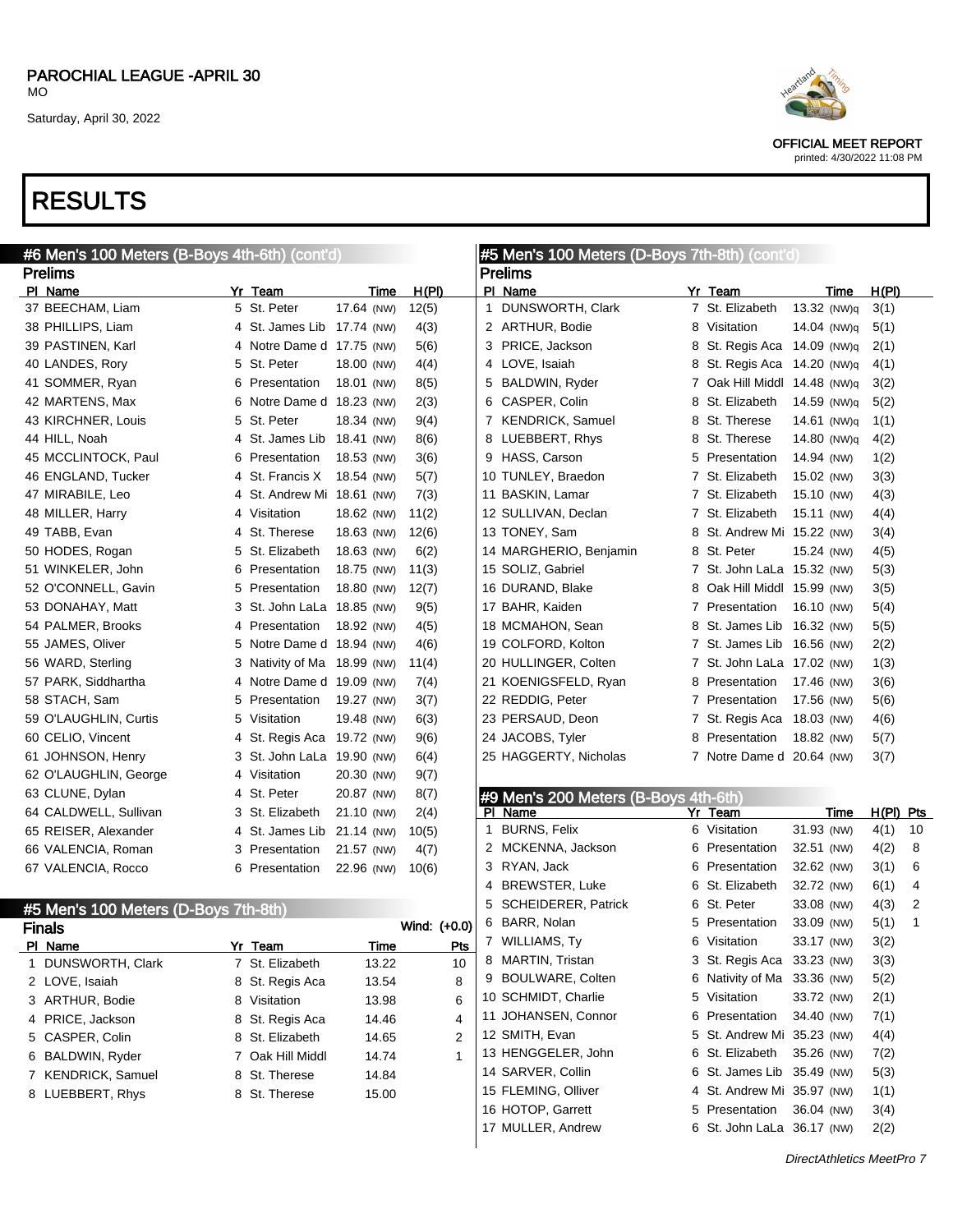# RESULTS

|  | #9 Men's 200 Meters (B-Boys 4th-6th)  | (cont'd)                    |             |             |                | #10 Men's 200 Meters (D-Boys 7th-8th) (cont'd |                             |             |                  |                |
|--|---------------------------------------|-----------------------------|-------------|-------------|----------------|-----------------------------------------------|-----------------------------|-------------|------------------|----------------|
|  | PI Name                               | Yr Team                     | Time        | $H(PI)$ Pts |                | PI Name                                       | Yr Team                     | <u>Time</u> | <u>H(PI) Pts</u> |                |
|  | 18 GADSON, Landon                     | 6 St. Regis Aca 36.37 (NW)  |             | 4(5)        |                | 18 MCMAHON, Sean                              | 8 St. James Lib 32.92 (NW)  |             | 5(7)             |                |
|  | 19 SCANLON, Beau                      | 6 Visitation                | 36.48 (NW)  | 6(2)        |                | 19 ELLIOTT, Jonah                             | 7 St. James Lib 32.95 (NW)  |             | 4(3)             |                |
|  | 20 VANSANDT, Chase                    | 6 Oak Hill Middl 37.02 (NW) |             | 5(4)        |                | 20 WILBER-PARKS, Milo                         | 7 Notre Dame d 33.22 (NW)   |             | 3(5)             |                |
|  | 21 MARMAUD, Bryce                     | 5 St. Francis X 37.09 (NW)  |             | 1(2)        |                | 21 AMADOR, Anthony                            | 8 St. James Lib 33.55 (NW)  |             | 4(4)             |                |
|  | 22 MANROE, Damien                     | 5 St. Andrew Mi 37.10 (NW)  |             | 5(5)        |                | 22 ANDERST, Daniel                            | 8 Notre Dame d 33.83 (NW)   |             | 1(3)             |                |
|  | 23 MCGOVERN, Owen                     | 4 St. Elizabeth             | 37.37 (NW)  | 3(5)        |                | 23 SCHEIDERER, Henry                          | 8 St. Peter                 | 34.08 (NW)  | 4(5)             |                |
|  | 24 WINNIKE, Brendan                   | 6 St. Andrew Mi 37.45 (NW)  |             | 6(3)        |                | 24 JUDGE, Edward                              | 7 St. Elizabeth             | 34.55 (NW)  | 5(8)             |                |
|  | 25 TEBBENKAMP, Max                    | 6 St. James Lib 37.52 (NW)  |             | 5(6)        |                | 25 KOENIGSFELD, Ryan                          | 8 Presentation              | 34.78 (NW)  | 3(6)             |                |
|  | 26 WINNER, Edwin                      | 3 St. John LaLa 37.57 (NW)  |             | 7(3)        |                | 26 COLFORD, Kolton                            | 7 St. James Lib 35.00 (NW)  |             | 4(6)             |                |
|  | 27 LANDES, Rory                       | 5 St. Peter                 | 37.90 (NW)  | 7(4)        |                | 27 POLLINA, Rafael                            | 7 Oak Hill Middl 35.00 (NW) |             | 2(4)             |                |
|  | 28 HODES, Rogan                       | 5 St. Elizabeth             | 37.91 (NW)  | 2(3)        |                | 28 FRENZEL, Isaac                             | 7 St. Elizabeth             | 35.67 (NW)  | 1(4)             |                |
|  | 29 HAMES, Henry                       | 6 St. James Lib             | 38.16 (NW)  | 4(6)        |                | 29 PERSAUD, Deon                              | 7 St. Regis Aca             | 36.94 (NW)  | 3(7)             |                |
|  | 30 GARCIA, Colin                      | 3 Presentation              | 39.17 (NW)  | 3(6)        |                | 30 CLUNE, Connor                              | 8 St. Peter                 | 38.43 (NW)  | 2(5)             |                |
|  | 31 ARNES, Conner                      | 3 St. Francis X             | 39.33 (NW)  | 6(4)        |                | 31 PANEK, Rob                                 | 7 St. Elizabeth             | 39.80 (NW)  | 2(6)             |                |
|  | 32 AMADOR, Issac                      | 5 St. James Lib             | 39.62 (NW)  | 1(3)        |                |                                               |                             |             |                  |                |
|  | 33 FENDLER, Simon                     | 5 Visitation                | 40.26 (NW)  | 5(7)        |                | #14 Men's 400 Meters (B-Boys 4th-6th)         |                             |             |                  |                |
|  | 34 RITTMAN, Will                      | 3 Presentation              | 40.31 (NW)  | 6(5)        |                | PI Name                                       | Yr Team                     | <u>Time</u> | <u>H(PI) Pts</u> |                |
|  | 35 DONAHAY, Matt                      | 3 St. John LaLa 40.63 (NW)  |             | 2(4)        |                | 1 RYAN, Jack                                  | 6 Presentation              | 1:11.90     | 4(1)             | 10             |
|  | 36 WARD, Sterling                     | 3 Nativity of Ma 41.20 (NW) |             | 2(5)        |                | 2 KETCHUM, Beau                               | 6 Visitation                | 1:12.23     | 4(2)             | 8              |
|  | 37 NEWMAN, Jayson                     | 5 St. Regis Aca 41.57 (NW)  |             | 7(5)        |                | 3 BARR, Nolan                                 | 5 Presentation              | 1:13.71     | 2(1)             | 6              |
|  | 38 COMPTON, Charlie                   | 5 St. James Lib 42.38 (NW)  |             | 7(6)        |                | 4 GAUGHAN, Kevin                              | 6 St. Elizabeth             | 1:13.99     | 1(1)             | 4              |
|  | 39 ROGGE, Abe                         | 3 St. Elizabeth             | 42.54 (NW)  | 5(8)        |                | 5 MCGOVERN, Jack                              | 6 St. Elizabeth             | 1:15.27     | 2(2)             | $\overline{2}$ |
|  | 40 SARVER, Scott                      | 5 St. James Lib             | 44.41 (NW)  | 6(6)        |                | 6 RANDO, Luke                                 | 6 St. Peter                 | 1:15.74     | 4(3)             | 1              |
|  | 41 MACY, Elliott                      | 3 St. Elizabeth             | 45.76 (NW)  | 7(7)        |                | 7 FLEMING, Olliver                            | 4 St. Andrew Mi             | 1:18.62     | 2(3)             |                |
|  | 42 CALDWELL, Sullivan                 | 3 St. Elizabeth             | 46.15 (NW)  | 1(4)        |                | 8 MILLIGAN, Robert                            | 6 Notre Dame d              | 1:18.86     | 3(1)             |                |
|  | 43 BJORNSON, Mikkel JT                | 6 St. John LaLa 46.70 (NW)  |             | 3(7)        |                | 9 BURNS, Baron                                | 5 Visitation                | 1:19.60     | 3(2)             |                |
|  |                                       |                             |             |             |                | 10 DOERING, Blake                             | 5 St. James Lib             | 1:19.87     | 1(2)             |                |
|  | #10 Men's 200 Meters (D-Boys 7th-8th) |                             |             |             |                | 11 JACOBS, Guy                                | 6 Presentation              | 1:20.83     | 2(4)             |                |
|  | <b>PI Name</b>                        | Yr Team                     | <u>Time</u> | H(PI) Pts   |                | 12 ELLIOTT, Simon                             | 6 St. James Lib             | 1:21.89     | 4(4)             |                |
|  | 1 LOVE, Isaiah                        | 8 St. Regis Aca 26.68 (NW)  |             | 3(1)        | 10             | 13 GARCIA, Colin                              | 3 Presentation              | 1:23.45     | 3(3)             |                |
|  | 2 CARNEGIE, Zechariah                 | 8 Notre Dame d 27.66 (NW)   |             | 4(1)        | 8              | 14 STACH, Blake                               | 3 Presentation              | 1:23.91     | 1(3)             |                |
|  | 3 BOLCH, Luke                         | 7 St. Peter                 | 28.25 (NW)  | 5(1)        | 6              | 15 HASS, Cooper                               | 7 Presentation              | 1:25.45     | 4(5)             |                |
|  | 4 BOND, Jake                          | 8 Visitation                | 28.30 (NW)  | 2(1)        | 4              | 16 GANSON, Knox                               | 4 Presentation              | 1:27.13     | 3(4)             |                |
|  | 5 ARTHUR, Bodie                       | 8 Visitation                | 28.34 (NW)  | 3(2)        | $\overline{2}$ | 17 HYLAND, George                             | 6 St. Andrew Mi             | 1:27.55     | 1(4)             |                |
|  | 6 MARCHESI, Beau                      | 7 Nativity of Ma            | 28.93 (NW)  | 5(2)        | -1             | 18 SARVER, Collin                             | 6 St. James Lib             | 1:27.60     | 4(6)             |                |
|  | 7 SMITH, Jeremy                       | 8 St. Regis Aca             | 30.08 (NW)  | 2(2)        |                | 19 HAMES, Henry                               | 6 St. James Lib             | 1:28.91     | 2(5)             |                |
|  | 8 CASPER, Colin                       | 8 St. Elizabeth             | 30.12 (NW)  | 1(1)        |                | 20 WINNER, Edwin                              | 3 St. John LaLa             | 1:32.48     | 2(6)             |                |
|  | 9 LUEBBERT, Rhys                      | 8 St. Therese               | 30.16 (NW)  | 4(2)        |                | 21 RITTMAN, Will                              | 3 Presentation              | 1:33.95     | 4(7)             |                |
|  | 10 BASKIN, Lamar                      | 7 St. Elizabeth             | 30.34 (NW)  | 3(3)        |                | 22 CALDWELL, Sullivan                         | 3 St. Elizabeth             | 1:42.00     | 4(8)             |                |
|  | 11 RAY, Luke                          | 8 St. James Lib             | 30.57 (NW)  | 5(3)        |                |                                               |                             |             |                  |                |
|  | 12 TROZZOLO, Marcus                   | 8 St. Elizabeth             | 31.10 (NW)  | 3(4)        |                | #13 Men's 400 Meters (D-Boys 7th-8th)         |                             |             |                  |                |
|  | 13 TONEY, Sam                         | 8 St. Andrew Mi 31.11 (NW)  |             | 5(4)        |                | PI Name                                       | Yr Team                     | Time        | H(PI) Pts        |                |
|  | 14 MCSHANE, Jack                      | 8 St. Peter                 | 31.51 (NW)  | 1(2)        |                | FANNING, Will<br>$\mathbf{1}$                 | 8 Visitation                | 1:03.79     | $3(1)$ 10        |                |
|  | 15 HASS, Carson                       | 5 Presentation              | 31.97 (NW)  | 5(5)        |                | 2 CASPER, Colin                               | 8 St. Elizabeth             | 1:04.98     | 1(1)             | $_{8}$         |
|  | 16 BECKER, Meekin                     | 7 Nativity of Ma            | 31.98 (NW)  | 2(3)        |                | <b>BLOEMKER, Griffin</b><br>3                 | 7 St. Elizabeth             | 1:07.09     | 3(2)             | 6              |
|  | 17 DORSCH, Christian                  | 8 Presentation              | 32.50 (NW)  | 5(6)        |                | 4 HALLIER, Ryne                               | 8 St. Therese               | 1:07.46     | 3(3)             | $\overline{4}$ |
|  |                                       |                             |             |             |                |                                               |                             |             |                  |                |



OFFICIAL MEET REPORT

|  | printed: 4/30/2022 11:08 PM |  |
|--|-----------------------------|--|
|  |                             |  |

|   | 19 ELLIOTT, Jonah                     | 7 St. James Lib             | 32.95 (NW)  | 4(3)      |    |
|---|---------------------------------------|-----------------------------|-------------|-----------|----|
|   | 20 WILBER-PARKS, Milo                 | 7 Notre Dame d 33.22 (NW)   |             | 3(5)      |    |
|   | 21 AMADOR, Anthony                    | 8 St. James Lib 33.55 (NW)  |             | 4(4)      |    |
|   | 22 ANDERST, Daniel                    | 8 Notre Dame d 33.83 (NW)   |             | 1(3)      |    |
|   | 23 SCHEIDERER, Henry                  | 8 St. Peter                 | 34.08 (NW)  | 4(5)      |    |
|   | 24 JUDGE, Edward                      | 7 St. Elizabeth             | 34.55 (NW)  | 5(8)      |    |
|   | 25 KOENIGSFELD, Ryan                  | 8 Presentation              | 34.78 (NW)  | 3(6)      |    |
|   | 26 COLFORD, Kolton                    | 7 St. James Lib             | 35.00 (NW)  | 4(6)      |    |
|   | 27 POLLINA, Rafael                    | 7 Oak Hill Middl 35.00 (NW) |             | 2(4)      |    |
|   | 28 FRENZEL, Isaac                     | 7 St. Elizabeth             | 35.67 (NW)  | 1(4)      |    |
|   | 29 PERSAUD, Deon                      | 7 St. Regis Aca             | 36.94 (NW)  | 3(7)      |    |
|   | 30 CLUNE, Connor                      | 8 St. Peter                 | 38.43 (NW)  | 2(5)      |    |
|   | 31 PANEK, Rob                         | 7 St. Elizabeth             | 39.80 (NW)  | 2(6)      |    |
|   |                                       |                             |             |           |    |
|   | #14 Men's 400 Meters (B-Boys 4th-6th) |                             |             |           |    |
|   | PI Name                               | Yr Team                     | <u>Time</u> | H(PI) Pts |    |
| 1 | RYAN, Jack                            | 6 Presentation              | 1:11.90     | 4(1)      | 10 |
|   | 2 KETCHUM, Beau                       | 6 Visitation                | 1:12.23     | 4(2)      | 8  |
| 3 | BARR, Nolan                           | 5 Presentation              | 1:13.71     | 2(1)      | 6  |
| 4 | GAUGHAN, Kevin                        | 6 St. Elizabeth             | 1:13.99     | 1(1)      | 4  |
|   | 5 MCGOVERN, Jack                      | 6 St. Elizabeth             | 1:15.27     | 2(2)      | 2  |
|   | 6 RANDO, Luke                         | 6 St. Peter                 | 1:15.74     | 4(3)      | 1  |
| 7 | <b>FLEMING, Olliver</b>               | 4 St. Andrew Mi             | 1:18.62     | 2(3)      |    |
| 8 | MILLIGAN, Robert                      | 6 Notre Dame d              | 1:18.86     | 3(1)      |    |
|   | 9 BURNS, Baron                        | 5 Visitation                | 1:19.60     | 3(2)      |    |
|   | 10 DOERING, Blake                     | 5 St. James Lib             | 1:19.87     | 1(2)      |    |
|   | 11 JACOBS, Guy                        | 6 Presentation              | 1:20.83     | 2(4)      |    |
|   | 12 ELLIOTT, Simon                     | 6 St. James Lib             | 1:21.89     | 4(4)      |    |
|   | 13 GARCIA, Colin                      | 3 Presentation              | 1:23.45     | 3(3)      |    |
|   | 14 STACH, Blake                       | 3 Presentation              | 1:23.91     | 1(3)      |    |
|   | 15 HASS, Cooper                       | 7 Presentation              | 1:25.45     | 4(5)      |    |
|   | 16 GANSON, Knox                       | 4 Presentation              | 1:27.13     | 3(4)      |    |
|   | 17 HYLAND, George                     | 6 St. Andrew Mi             | 1:27.55     | 1(4)      |    |
|   | 18 SARVER, Collin                     | 6 St. James Lib             | 1:27.60     | 4(6)      |    |
|   | 19 HAMES, Henry                       | 6 St. James Lib             | 1:28.91     | 2(5)      |    |
|   | 20 WINNER, Edwin                      | 3 St. John LaLa             | 1:32.48     | 2(6)      |    |
|   | 21 RITTMAN, Will                      | 3 Presentation              | 1:33.95     | 4(7)      |    |
|   | 22 CALDWELL, Sullivan                 | 3 St. Elizabeth             | 1:42.00     | 4(8)      |    |
|   |                                       |                             |             |           |    |
|   | #13 Men's 400 Meters (D-Boys 7th-8th) |                             |             |           |    |
|   | PI Name                               | Yr Team                     | <u>Time</u> | H(PI) Pts |    |
| 1 | FANNING, Will                         | 8 Visitation                | 1:03.79     | 3(1)      | 10 |
| 2 | CASPER, Colin                         | 8 St. Elizabeth             | 1:04.98     | 1(1)      | 8  |
| 3 | <b>BLOEMKER, Griffin</b>              | 7 St. Elizabeth             | 1:07.09     | 3(2)      | 6  |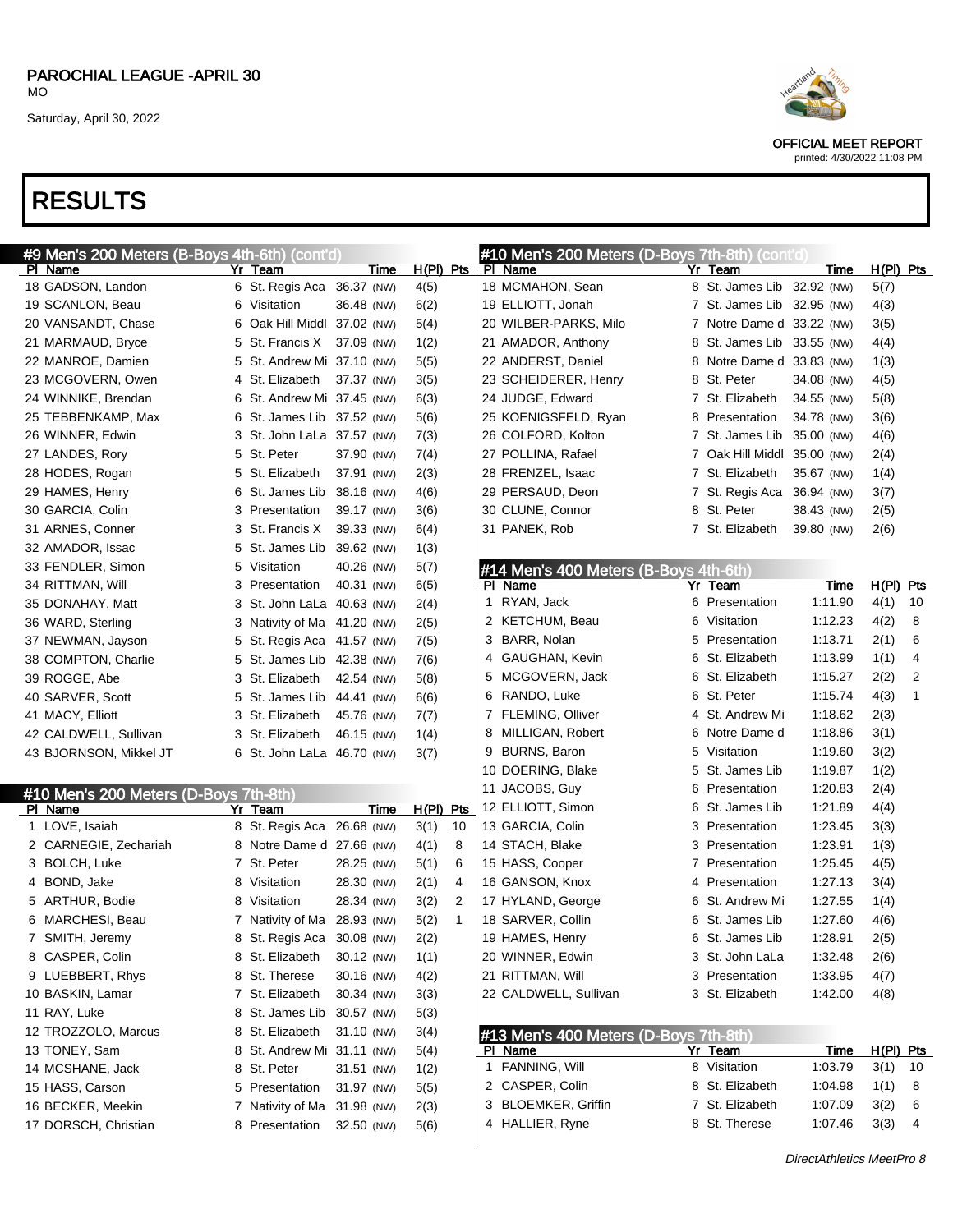# RESULTS

| #13 Men's 400 Meters (D-Boys 7th-8th) (cont'd)<br><b>PI Name</b> | Yr Team          | Time        | $H(PI)$ Pts    | #17 Men's 8<br>PI Name          |
|------------------------------------------------------------------|------------------|-------------|----------------|---------------------------------|
| 5 SMITH, Jeremy                                                  | 8 St. Regis Aca  | 1:07.92     | 2(1)<br>2      | 13 OLSCHKI, E                   |
| 6 BOLCH, Luke                                                    | 7 St. Peter      | 1:08.44     | 1<br>1(2)      | 14 PANEK, Ro                    |
| 7 RAY, Luke                                                      | 8 St. James Lib  | 1:10.21     | 1(3)           |                                 |
| 8 HOTOP, Graham                                                  | 7 Presentation   | 1:11.50     | 3(4)           | #21 Men's 1                     |
| 9 HASS, Carson                                                   | 5 Presentation   | 1:12.97     | 2(2)           | PI_Name                         |
| 10 SPRINGER, Nick                                                | 8 St. Therese    | 1:14.98     | 2(3)           | $\mathbf{1}$<br><b>MORRISON</b> |
| 11 FRENZEL, Isaac                                                | 7 St. Elizabeth  | 1:15.81     | 2(4)           | 2 HILL, Hayde                   |
| 12 SHROYER, Jack                                                 | 8 St. Therese    | 1:18.58     | 3(5)           | 3 MCGOVER                       |
| 13 DOTSON, Jack                                                  | 7 Oak Hill Middl | 1:18.70     | 3(6)           | SCHMIDT,<br>4                   |
| 14 PANEK, Rob                                                    | 7 St. Elizabeth  | 1:31.70     | 1(4)           | 5 RYAN, Jack                    |
|                                                                  |                  |             |                | 6 HENGGELE                      |
| #18 Men's 800 Meters (B-Boys 4th-6th)                            |                  |             |                | BLAND, Ab<br>7                  |
| <b>PI Name</b>                                                   | Yr Team          | Time        | Pts            | 8 RANDO, Lu                     |
| 1 MORRISON, Jack                                                 | 6 St. Elizabeth  | 2:41.92     | 10             | 9 ELLIOTT, JI                   |
| 2 RANDO, Luke                                                    | 6 St. Peter      | 2:52.46     | 8              | 10 JACOBS, G                    |
| 3 BLAND, Abram                                                   | 6 Presentation   | 2:53.66     | 6              | 11 ELLIOTT, S                   |
| 4 ELLIOTT, Jude                                                  | 6 St. James Lib  | 2:56.23     | 4              | 12 HOTOP, Ga                    |
| 5 JACOBS, Guy                                                    | 6 Presentation   | 2:57.73     | $\overline{2}$ | 13 STACH, Bla                   |
| 6 FLEMING, Olliver                                               | 4 St. Andrew Mi  | 3:05.87     | 1              | 14 FENDLER,                     |
| 7 STACH, Blake                                                   | 3 Presentation   | 3:06.16     |                | 15 HASS, Coop                   |
| 8 HOTOP, Garrett                                                 | 5 Presentation   | 3:10.76     |                | 16 BERG, Brer                   |
| 9 HASS, Cooper                                                   | 7 Presentation   | 3:18.92     |                | 17 GEIVETT, E                   |
| 10 RITTMAN, Will                                                 | 3 Presentation   | 3:28.48     |                | 18 HURST, Hu                    |
| 11 WINNER, Edwin                                                 | 3 St. John LaLa  | 3:38.43     |                | 19 GOETTEM                      |
| 12 MACY, Elliott                                                 | 3 St. Elizabeth  | 3:45.50     |                | 20 LUTZ, J.J.                   |
| 13 JENKINS, Robert                                               | 6 St. Therese    | 3:50.15     |                |                                 |
| 14 HENGGELER, Simon                                              | 4 St. Elizabeth  | 3:57.08     |                | #22 Men's 1                     |
| 15 KHALIF, Mohamed                                               | 5 Oak Hill Middl | 4:07.17     |                | Name<br>PI.                     |
| 16 LUTZ, J.J.                                                    | 4 St. Francis X  | 4:25.24     |                | <b>BLOEMKEF</b><br>1            |
| 17 JACOBS, Xavier                                                | 4 Presentation   | 4:26.27     |                | 2 CELIO, Antl                   |
| 18 VILLANUEVA, William                                           | 4 St. Therese    | 4:43.09     |                | 3 HALLIER, R                    |
|                                                                  |                  |             |                | 4<br><b>SCHLEETE</b>            |
| #17 Men's 800 Meters (D-Boys 7th-8th)                            |                  |             |                | 5<br>ELLIOTT, J                 |
| PI Name                                                          | Yr Team          | <b>Time</b> | Pts            | 6 PICKERT, H                    |
| 1 BLOEMKER, Griffin                                              | 7 St. Elizabeth  | 2:33.84     | 10             | 7 HUMISTON                      |
| 2 CELIO, Anthony                                                 | 8 St. Regis Aca  | 2:37.83     | 8              | SHROYER,<br>8                   |
| 3 SCHLEETER, Jimmy                                               | 8 St. Andrew Mi  | 2:38.16     | 6              | 9 OLSCHKI, E                    |
| 4 ELLIOTT, Jonah                                                 | 7 St. James Lib  | 2:46.57     | 4              |                                 |
| 5 DURAND, Blake                                                  | 8 Oak Hill Middl | 2:47.10     | 2              | #25 8 x 100                     |
| 6 RAVASINI, Andrew                                               | 7 Presentation   | 2:48.77     | 1              | PI<br><u>Team</u>               |
| 7 HOTOP, Graham                                                  | 7 Presentation   | 2:49.32     |                | Visitation (B<br>1              |
| PICKERT, Henry<br>8                                              | 8 St. Peter      | 2:49.52     |                | St. Elizabetl<br>2              |
| 9 BAHR, Kaiden                                                   | 7 Presentation   | 2:53.58     |                | St. Therese<br>3                |
| 10 HUMISTON, Ben                                                 | 7 Oak Hill Middl | 2:53.66     |                | 4 Visitation (A                 |
| 11 ANDERST, Daniel                                               | 8 Notre Dame d   | 2:59.14     |                |                                 |
| 12 KUTZ, Jack                                                    | 7 St. Andrew Mi  | 3:00.84     |                |                                 |
|                                                                  |                  |             |                |                                 |

OFFICIAL MEET REPORT

|    | #17 Men's 800 Meters (D-Boys 7th-8th) (cont'd)<br>PI Name |                | Yr Team          | <u>Time</u> | Pts |
|----|-----------------------------------------------------------|----------------|------------------|-------------|-----|
|    | 13 OLSCHKI, Ben                                           |                | 7 Presentation   | 3:13.63     |     |
|    | 14 PANEK, Rob                                             | 7              | St. Elizabeth    | 3:26.99     |     |
|    |                                                           |                |                  |             |     |
|    | #21 Men's 1600 Meters (B-Boys 4th-6th)                    |                |                  |             |     |
| PI | Name                                                      |                | Yr Team          | Time        | Pts |
| 1  | MORRISON, Jack                                            |                | 6 St. Elizabeth  | 5:35.69     | 10  |
| 2  | HILL, Hayden                                              |                | 6 St. James Lib  | 5:41.68     | 8   |
| 3  | MCGOVERN, Jack                                            |                | 6 St. Elizabeth  | 5:41.73     | 6   |
|    | 4 SCHMIDT, Charlie                                        |                | 5 Visitation     | 5:54.39     | 4   |
|    | 5 RYAN, Jack                                              |                | 6 Presentation   | 5:54.91     | 2   |
|    | 6 HENGGELER, John                                         |                | 6 St. Elizabeth  | 5:56.81     | 1   |
|    | 7 BLAND, Abram                                            |                | 6 Presentation   | 5:59.38     |     |
|    | 8 RANDO, Luke                                             |                | 6 St. Peter      | 5:59.99     |     |
|    | 9 ELLIOTT, Jude                                           |                | 6 St. James Lib  | 6:01.29     |     |
|    | 10 JACOBS, Guy                                            |                | 6 Presentation   | 6:05.31     |     |
|    | 11 ELLIOTT, Simon                                         |                | 6 St. James Lib  | 6:14.34     |     |
|    | 12 HOTOP, Garrett                                         |                | 5 Presentation   | 6:25.49     |     |
|    | 13 STACH, Blake                                           |                | 3 Presentation   | 6:27.09     |     |
|    | 14 FENDLER, Simon                                         |                | 5 Visitation     | 6:28.47     |     |
|    | 15 HASS, Cooper                                           |                | 7 Presentation   | 6:32.15     |     |
|    | 16 BERG, Brennan                                          |                | 5 St. Andrew Mi  | 6:34.46     |     |
|    | 17 GEIVETT, Evan                                          |                | 6 St. John LaLa  | 6:42.64     |     |
|    | 18 HURST, Hudson                                          |                | 5 Oak Hill Middl | 6:52.64     |     |
|    | 19 GOETTEMOELLER, John Paul                               |                | 5 St. Francis X  | 7:30.82     |     |
|    | 20 LUTZ, J.J.                                             |                | 4 St. Francis X  | 9:23.49     |     |
|    |                                                           |                |                  |             |     |
|    | #22 Men's 1600 Meters (D-Boys 7th-8th                     |                |                  |             |     |
|    | PI Name                                                   |                | Yr Team          | Time        | Pts |
| 1  | <b>BLOEMKER, Griffin</b>                                  | $\overline{7}$ | St. Elizabeth    | 5:28.26     | 10  |
| 2  | CELIO, Anthony                                            |                | 8 St. Regis Aca  | 5:40.33     | 8   |
| 3  | HALLIER, Ryne                                             |                | 8 St. Therese    | 5:41.08     | 6   |
| 4  | SCHLEETER, Jimmy                                          |                | 8 St. Andrew Mi  | 5:47.61     | 4   |
| 5  | ELLIOTT, Jonah                                            |                | 7 St. James Lib  | 5:55.04     | 2   |
| 6  | PICKERT, Henry                                            |                | 8 St. Peter      | 6:07.93     | 1   |
| 7  | HUMISTON, Ben                                             |                | 7 Oak Hill Middl | 6:12.10     |     |
| 8  | SHROYER, Jack                                             |                | 8 St. Therese    | 6:25.87     |     |
| 9  | OLSCHKI, Ben                                              |                | 7 Presentation   | 6:42.17     |     |
|    |                                                           |                |                  |             |     |
|    | #25 8 x 100 Coed Relay (A-Girls 4th-6th)                  |                |                  |             |     |
| PI | <b>Team</b>                                               |                |                  | <b>Time</b> | Pts |
| 1  | Visitation (B)                                            |                |                  | 2:21.68     | 10  |
| 2  | St. Elizabeth (A)                                         |                |                  | 2:26.05     | 8   |
| 3  | St. Therese (A)                                           |                |                  | 2:28.17     | 6   |
|    | 4 Visitation (A)                                          |                |                  | 2:32.80     | 4   |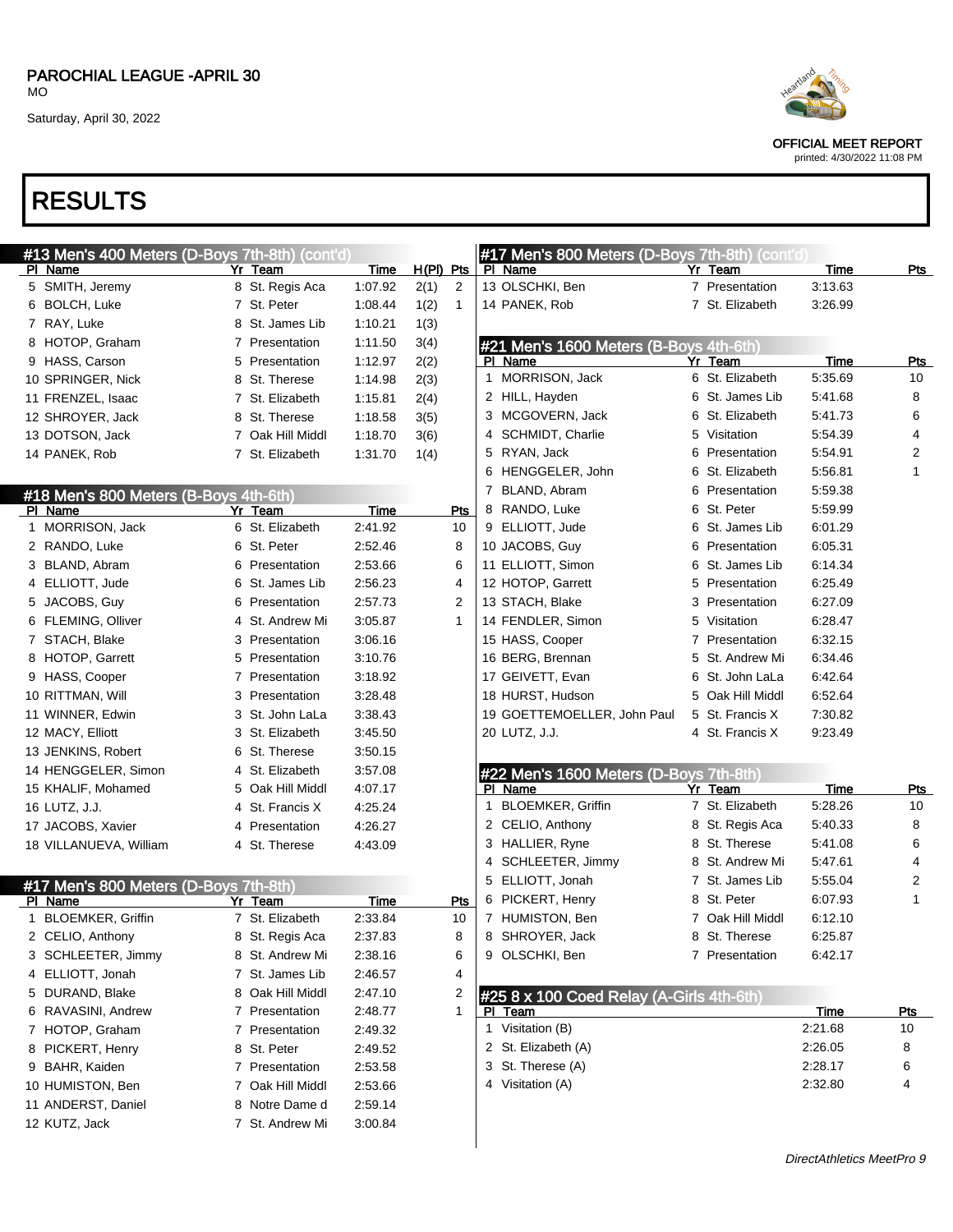### PAROCHIAL LEAGUE -APRIL 30

MO

Saturday, April 30, 2022



OFFICIAL MEET REPORT

printed: 4/30/2022 11:08 PM

| #26 8 x 100 Coed Relay (D-Boys 7th-8th)<br>PI Team | Time        |             | <u>Pts</u>   |   | #34 Women's 4 x 200m Relay (C-Girls 7th-8th)<br>PI Team |   |                        | <b>Time</b> | Pts                     |
|----------------------------------------------------|-------------|-------------|--------------|---|---------------------------------------------------------|---|------------------------|-------------|-------------------------|
| 1 Visitation (A)                                   | 2:01.28     |             | 10           |   | 1 St. Therese (A)                                       |   |                        | 2:04.77     | 10                      |
| 2 St. Elizabeth (A)                                | 2:07.92     |             | 8            |   | 2 St. Peter (A)                                         |   |                        | 2:11.13     | 8                       |
| 3 Presentation Middle School (A)                   | 2:16.26     |             | 6            |   | 3 St. Andrew Middle School (A)                          |   |                        | 2:20.04     | 6                       |
|                                                    |             |             |              |   | 4 St. Elizabeth (A)                                     |   |                        | 2:21.40     | 4                       |
| #29 Women's 4 x 100m Relay (A-Girls 4th-6th)       |             |             |              |   |                                                         |   |                        |             |                         |
| PI Team                                            | Time        | $H(PI)$ Pts |              |   | #35 Men's & Women's 4 x 400m Relay (D-Boys 7            |   |                        |             |                         |
| 1 Visitation (A)                                   | 1:03.26     | 1(1)        | 10           |   | PI Team                                                 |   |                        | <b>Time</b> | Pts                     |
| 2 St. Peter (B)                                    | 1:05.29     | 2(1)        | 8            |   | 1 Visitation (A)                                        |   |                        | 4:43.72     | 10                      |
| 3 St. Therese (A)                                  | 1:06.73     | 3(1)        | 6            |   | 2 St. Elizabeth (A)                                     |   |                        | 4:48.04     | 8                       |
| 4 Presentation Middle School (A)                   | 1:07.93     | 2(2)        | 4            |   | 3 St. John LaLande (A)                                  |   |                        | 4:54.70     | 6                       |
| 5 St. Peter (A)                                    | 1:10.73     | 1(2)        | 2            |   |                                                         |   |                        |             |                         |
| 6 Visitation (B)                                   | 1:12.94     | 3(2)        | 1            |   | #37 Women's 800m SMR (C-Girls 7th-8th)                  |   |                        |             |                         |
| 7 Presentation Middle School (B)                   | 1:13.33     | 3(3)        |              |   | PI Team                                                 |   |                        | <b>Time</b> | Pts                     |
| 8 Notre Dame de Sion Middle School (A)             | 1:13.79     | 2(3)        |              |   | 1 St. Elizabeth (A)                                     |   |                        | 2:23.43     | 10                      |
| 9 St. Elizabeth (B)                                | 1:14.55     | 3(4)        |              |   | 2 St. Therese (A)                                       |   |                        | 2:24.39     | 8                       |
| 10 St. Elizabeth (A)                               | 1:14.86     | 2(4)        |              |   | 3 Presentation Middle School (A)                        |   |                        | 2:33.55     | 6                       |
| 11 St. Andrew Middle School (A)                    | 1:16.69     | 2(5)        |              |   | 4 St. Andrew Middle School (A)                          |   |                        | 2:49.54     | 4                       |
| 12 Visitation (C)                                  | 1:16.92     | 3(5)        |              |   |                                                         |   |                        |             |                         |
| 13 Notre Dame de Sion Middle School (B)            | 1:16.96     | 2(6)        |              |   | #40 Women's High Jump (A-Girls 4th-6th)                 |   |                        |             |                         |
| 14 St. Francis Xavier School (B)                   | 1:17.36     | 1(3)        |              |   | PI Name                                                 |   | Yr Team                | <b>Mark</b> | Pts                     |
| 15 Nativity of Mary (A)                            | 1:18.78     | 2(7)        |              |   | 1 STODDEN, Kamie                                        |   | 6 St. Therese          | 4'0''       | 10                      |
| 16 St. Elizabeth (C)                               | 1:22.73     | 1(4)        |              |   | 2 RUEMKER, Aubrey                                       |   | 4 St. Elizabeth 3' 10" |             | $\overline{7}$          |
|                                                    |             |             |              |   | 2 GRAHAM, Hadley                                        |   | 6 St. Peter            | 3'10"       | $\overline{7}$          |
| #30 Women's 4 x 100m Relay (C-Girls 7th-8th)       |             |             |              |   | 4 LIBEL, Harper                                         |   | 4 St. Francis X 3'8"   |             | 4                       |
| PI Team                                            | Time        | $H(PI)$ Pts |              |   | 5 ROBERTS, Mary                                         |   | 5 St. Elizabeth 3'8"   |             | $\overline{\mathbf{c}}$ |
| 1 St. Therese (A)                                  | 57.77       | 1(1)        | 10           |   | 6 BRENNAN, Ellie                                        |   | 6 St. Elizabeth 3' 6"  |             | 1                       |
| 2 St. Elizabeth (A)                                | 1:00.17     | 2(1)        | 8            |   | 7 CHANEY, Bo                                            |   | 5 Visitation           | 3'6''       |                         |
| 3 Presentation Middle School (A)                   | 1:01.02     | 2(2)        | 6            |   | VILLANUEVA, Sophia                                      |   | 4 St. Therese NH       |             |                         |
| 4 Visitation (A)                                   | 1:02.73     | 1(2)        | 4            |   | BAKER, Adalyn                                           |   | 5 St. Andrew MiNH      |             |                         |
| 5 St. Peter (A)                                    | 1:03.89     | 2(3)        | 2            |   | NGAR, Alexis                                            |   | 6 St. John LaLaNH      |             |                         |
| 6 St. Andrew Middle School (A)                     | 1:04.73     | 2(4)        | $\mathbf{1}$ |   | TWENTER, Maggie                                         |   | 4 Presentation NH      |             |                         |
| 7 Nativity of Mary (B)                             | 1:07.28     | 1(3)        |              |   | LIBEL, Ava                                              |   | 6 St. Francis X NH     |             |                         |
| 8 St. Andrew Middle School (B)                     | 1:09.03     | 2(5)        |              |   |                                                         |   |                        |             |                         |
| 9 St. Elizabeth (B)                                | 1:11.32     | 2(6)        |              |   | #41 Women's High Jump (C-Girls 7th-8th)                 |   |                        |             |                         |
| 10 Nativity of Mary (A)                            | 1:13.61     | 1(4)        |              |   | PI Name                                                 |   | Yr Team                | Mark        | <b>Pts</b>              |
|                                                    |             |             |              |   | 1 HINKEBEIN, Maecy                                      |   | 8 St. Andrew Mi4' 4"   |             | 10                      |
| #33 Women's 4 x 200m Relay (A-Girls 4th-6th)       |             |             |              |   | 2 COWAN, Shea                                           |   | 7 St. Peter            | 4' 2"       | 8                       |
| PI Team                                            | <u>Time</u> |             | <u>Pts</u>   |   | 3 STEWART, Brooklyn                                     |   | 8 St. Elizabeth 3' 10" |             | 6                       |
| 1 Presentation Middle School (A)                   | 2:12.19     |             | 10           |   | 4 GROVES, Frances                                       |   | 7 St. Elizabeth 3' 10" |             | 4                       |
| 2 Visitation (A)                                   | 2:17.20     |             | 8            |   | 5 ROSENBERG, Bella                                      |   | 7 Nativity of Ma 3' 8" |             | 2                       |
| 3 Visitation (B)                                   | 2:29.08     |             | 6            |   | 6 SHOOK, Sadie                                          |   | 7 St. Andrew Mi3' 8"   |             | 1                       |
| 4 St. Elizabeth (A)                                | 2:36.43     |             | 4            | 7 | BAX, Alaina                                             |   | 7 St. Andrew Mi3' 6"   |             |                         |
| 5 St. Therese (A)                                  | 2:38.63     |             | 2            |   | 7 CIRLINCUINA, Briana                                   | 8 | St. Andrew Mi3' 6"     |             |                         |
| 6 St. Therese (B)                                  | 2:47.03     |             | 1            |   | HUGGINS, Julianna                                       |   | 7 Nativity of Ma NH    |             |                         |
| 7 Visitation (C)                                   | 2:50.16     |             |              |   |                                                         |   |                        |             |                         |
|                                                    |             |             |              |   |                                                         |   |                        |             |                         |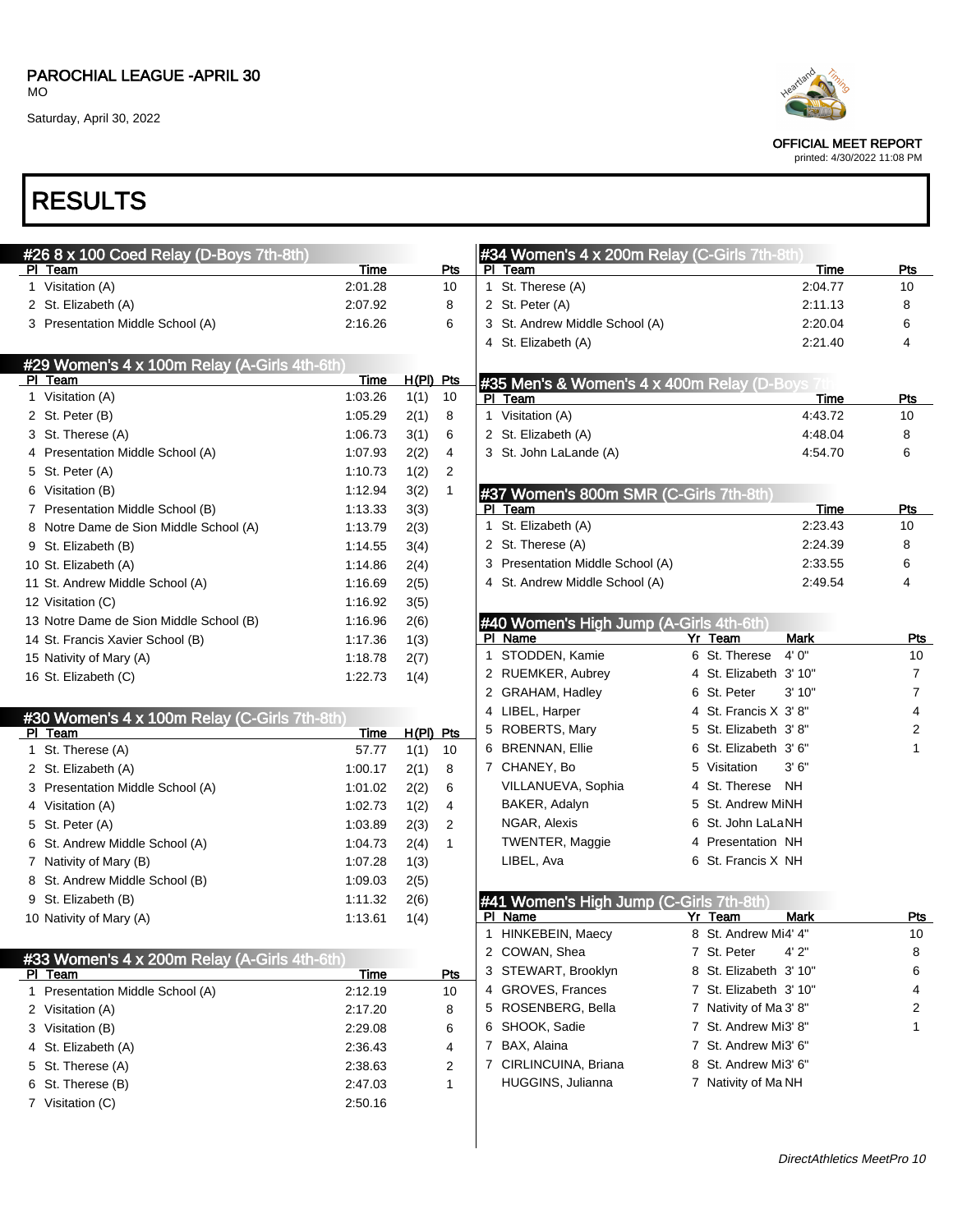OFFICIAL MEET REPORT printed: 4/30/2022 11:08 PM

| #45 Women's Long Jump (A-Girls 4th-6th) |    |                                                         |              |             | #44 Women's Long Jump (C-Girls 7th-8th) (cont'd   |                                      |                  |            |
|-----------------------------------------|----|---------------------------------------------------------|--------------|-------------|---------------------------------------------------|--------------------------------------|------------------|------------|
| PI Name                                 |    | Yr Team                                                 | Mark         | <b>Pts</b>  | PI Name                                           | Yr Team                              | Mark             | <b>Pts</b> |
| 1 SHIELDS, Bernadette                   |    | 6 St. Andrew Mi13' 1" (NW)                              |              | 10          | 6 PARKER, Brianna                                 | 7 St. Elizabeth 11' 9" (NW)          |                  | 1          |
| 2 BAKER, Adalyn                         |    | 5 St. Andrew Mi12' 11" (NW)                             |              | 8           | 7 DANEFF, Ava                                     | 8 St. Therese 11'8" (NW)             |                  |            |
| 3 MARTIN, Bianca                        |    | 6 Presentation 11'5" (NW)                               |              | 6           | 8 GAJEWSKI, Katie                                 | 8 St. Elizabeth 11'8" (NW)           |                  |            |
| 4 RICE, Aurora                          |    | 5 Presentation 11'4" (NW)                               |              | 4           | 9 ROMO, Ximena                                    | 7 St. John LaLa11' 7" (NW)           |                  |            |
| 5 LIBEL, Harper                         |    | 4 St. Francis X 10'8" (NW)                              |              | 2           | 10 JIMENEZ, Mira                                  | 8 St. Elizabeth 11' 6" (NW)          |                  |            |
| 6 SMITH, Ellyson                        |    | 6 St. Regis Aca 10' 7" (NW)                             |              | $\mathbf 1$ | 10 WIEBE, Kellan                                  | 7 Visitation                         | $11'$ 6" (NW)    |            |
| 7 LEWER, Henrika                        | 6. | St. Elizabeth 10' 6" (NW)                               |              |             | 12 MOORES, Grace                                  | 8 St. Elizabeth 11' 4" (NW)          |                  |            |
| 8 LIBEL, Ava                            | 6. | St. Francis $X$ 10' 5" (NW)                             |              |             | 13 BREWSTER, Francesca                            | 8 St. Elizabeth 10' 10" (NW)         |                  |            |
| 9 HALL, Bridget                         |    | 5 Visitation                                            | 10' 1" (NW)  |             | 14 WIEHN, Allison                                 | 8 St. Regis Aca 10' 8" (NW)          |                  |            |
| 10 ROGERS, Cammie                       | 5. | St. Therese 9' 11" (NW)                                 |              |             | 15 HOTOP, Marjorie                                | 8 Presentation 10' 7" (NW)           |                  |            |
| 11 LILE, Emery                          | 6. | St. Francis X 9' 4" (NW)                                |              |             | 16 RITTMAN, Sophia                                | 7 Presentation 10' 6" (NW)           |                  |            |
| 11 SCHMITZ, Aylin                       |    | 5 Presentation 9'4" (NW)                                |              |             | 17 MARTIN, Lily                                   | 8 Notre Dame d10' 2" (NW)            |                  |            |
| 11 STROBBE, Sammy                       |    | 3 St. Therese 9'4" (NW)                                 |              |             | 17 SMITH, Ava                                     | 7 St. Peter                          | $10'$ $2''$ (NW) |            |
| 14 ROBERTS, Mary                        |    | 5 St. Elizabeth 9' 1" (NW)                              |              |             | 19 HAMILTON, Kiera                                | 7 St. Andrew Mi10' 0" (NW)           |                  |            |
| 14 SCHLEETER, Mary                      | 6. | St. Andrew Mi9' 1" (NW)                                 |              |             | 19 MCNAMARA, Molly                                | 8 Presentation 10'0" (NW)            |                  |            |
| 16 CLARK, Kendyl                        | 5. | St. Therese 8'11" (NW)                                  |              |             | 21 PETERSON, Audrey                               | 8 St. Therese 9'11" (NW)             |                  |            |
| 16 DALY, Avelin                         |    | 4 St. Elizabeth 8' 11" (NW)                             |              |             | 22 DALY, Ciara                                    | 7 St. Elizabeth 9' 9" (NW)           |                  |            |
| 18 SCHLEETER, Felicity                  |    | 4 St. Andrew Mi8' 8" (NW)                               |              |             | 23 HAMILTON, Jessica                              | 8 Notre Dame d9' 8" (NW)             |                  |            |
| 19 KNABE, Layla                         | 5  | St. James Lib 8' 7" (NW)                                |              |             | 24 NAUMANN, Emily                                 | 7 Presentation 9'5" (NW)             |                  |            |
| 20 PFISTER, Sawyer                      |    | 5 St. Francis X 8' 6" (NW)                              |              |             | 24 TURNER, Charlotte                              | 7 Visitation                         | $9'5''$ (NW)     |            |
| 21 NGAR, Alexis                         | 6  | St. John LaLa8' 3" (NW)                                 |              |             | 26 JOHNSON, Daniella                              | 7 Notre Dame d8' 11" (NW)            |                  |            |
| 21 ROGGE, Maggie                        | 5. | St. Elizabeth 8'3" (NW)                                 |              |             | 27 SHOOK, Sadie                                   | 7 St. Andrew Mi8' 6" (NW)            |                  |            |
| 23 HODES, Augusta                       | 3  | St. Elizabeth 8' 2" (NW)                                |              |             | 28 WOODBURY, Whitney                              | 8 St. Therese 8'4" (NW)              |                  |            |
| 24 SOMMER, Emily                        |    | 5 Presentation 8'1" (NW)                                |              |             | 29 HOPSON, Piper                                  | 7 St. Elizabeth 7' 10" (NW)          |                  |            |
| 25 SAUCIER, Eva                         |    | 4 St. Elizabeth 8' 0" (NW)                              |              |             | 30 FREYERMUTH, Rory                               | 8 Oak Hill Middl7' 8" (NW)           |                  |            |
| 26 PRICHARD, Ellie                      |    | 4 St. Andrew Mi7' 9" (NW)                               |              |             | SILVERS, Raven                                    | 7 Nativity of Ma ND (NW)             |                  |            |
| 27 CELIO, Gianna                        |    | 3 St. Regis Aca 7' 5" (NW)                              |              |             |                                                   |                                      |                  |            |
| 28 SILVERS, London<br>29 GOSS, Zooey    |    | 5 Nativity of Ma 7' 4" (NW)<br>5 Notre Dame d7' 0" (NW) |              |             | #48 Women's Shot Put (A-Girls 4th-6th)<br>PI Name | Yr Team                              | Mark             | <u>Pts</u> |
| 30 RACE, Kellianne                      |    | 3 St. Therese 6'9" (NW)                                 |              |             | 1 FENDE, Sloane                                   | 6 St. Elizabeth 18' 31/2             |                  | 10         |
| 31 NYBERG, Abby                         |    | 4 St. James Lib 6' 7" (NW)                              |              |             | 2 AMBURN, Rebekah                                 | 6 Presentation 17' $5\frac{1}{2}$    |                  | 8          |
| 32 HANSEN, Calla                        |    | 4 St. Therese 6'4" (NW)                                 |              |             | 3 HOSKINS, Crysen                                 | 4 Notre Dame d16' 3"                 |                  | 6          |
| 33 JACOBS, Violet                       |    | 3 Presentation 6'2" (NW)                                |              |             | 4 LOWE, Besty                                     | 4 St. Elizabeth 15' 2"               |                  | 4          |
| 34 FRIS, Miakel                         |    | 4 Nativity of Ma 5' 9" (NW)                             |              |             | 5 MCKNIGHT, Elle                                  | 3 Presentation 11'5"                 |                  | 2          |
| 35 MARMAUD, Kyra                        |    | 3 St. Francis X 5' 8" (NW)                              |              |             | 6 VILLANUEVA, Sophia                              | 4 St. Therese 10'3"                  |                  | 1          |
| 36 PIERZCHALSKI, Clara                  |    | 4 St. Peter                                             | $5'$ 2" (NW) |             | 7 FALLON, Hope                                    | 4 St. Elizabeth 9'5"                 |                  |            |
| 37 DOERING, Addy                        |    | 4 St. James Lib 4' 8" (NW)                              |              |             |                                                   |                                      |                  |            |
| 38 SIMMONS, Hannah                      |    | 3 St. Elizabeth 4' 5" (NW)                              |              |             | #49 Women's Shot Put (C-Girls 7th-8th)            |                                      |                  |            |
|                                         |    |                                                         |              |             | PI Name                                           | Yr Team                              | Mark             | <u>Pts</u> |
| #44 Women's Long Jump (C-Girls 7th-8th) |    |                                                         |              |             | 1 ROACH, Lauryn                                   | 7 St. Andrew Mi28' 2 <sup>1</sup> /2 |                  | 10         |
| PI Name                                 |    | Yr Team                                                 | <b>Mark</b>  | Pts         | 2 VILES, Sophia                                   | 8 St. Elizabeth 27' 4"               |                  | 8          |
| 1 HAAR, Hannah                          |    | 7 Oak Hill Middl13' 0" (NW)                             |              | 10          | 3 WINKELER, Amelia                                | 8 Presentation 27' 2 <sup>1/4</sup>  |                  | 6          |
| 2 LYON, Gwyneth                         |    | 7 Presentation 13' 0" (NW)                              |              | 8           | 4 HAAR, Hannah                                    | 7 Oak Hill Middl26' 6"               |                  | 4          |
| 3 BURTON, Sarah                         |    | 7 Presentation 12' 10" (NW)                             |              | 6           | 5 BREWSTER, Francesca                             | 8 St. Elizabeth 26' 33/4             |                  | 2          |
| 4 BENNETT, Brianna                      |    | 8 St. Therese                                           | 11' 10" (NW) | 4           | 6 HUGGINS, Sydni                                  | 8 Nativity of Ma 25' 4"              |                  | 1          |
| 5 MOLLOY, Fiona                         |    | 7 Visitation                                            | 11' 9" (NW)  | 2           | 7 HURTIG, Sarenna                                 | 8 St. James Lib 23' 4"               |                  |            |
|                                         |    |                                                         |              |             |                                                   |                                      |                  |            |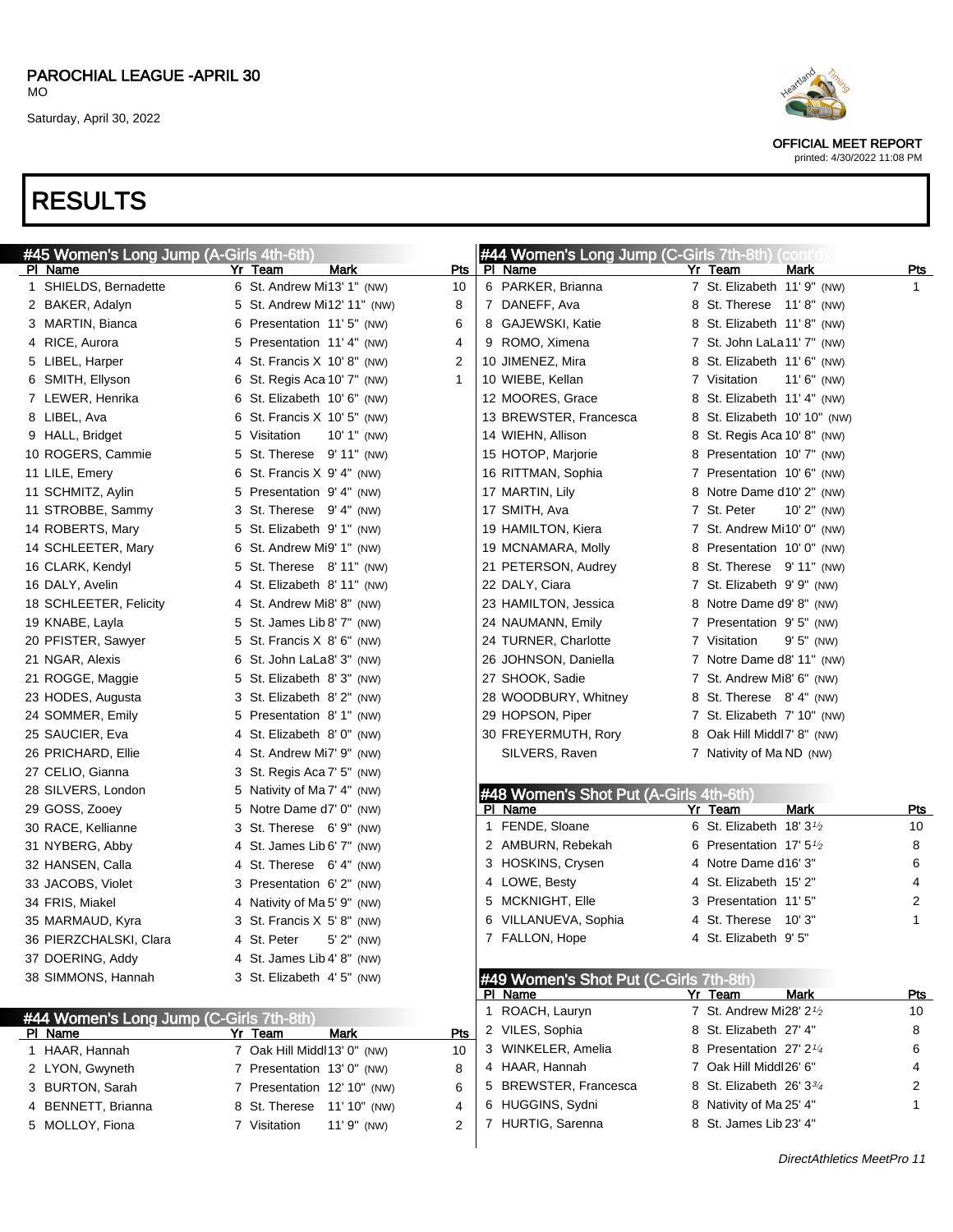## RESULTS

|   | #49 Women's Shot Put (C-Girls 7th-8th) (cont'd) |                                                  |           |                |   | #28 Men's 4 x 100m Relay (B-Boys 4th-6th) (con       |                        |                 |             |            |
|---|-------------------------------------------------|--------------------------------------------------|-----------|----------------|---|------------------------------------------------------|------------------------|-----------------|-------------|------------|
|   | PI Name                                         | Yr Team<br>Mark                                  |           | Pts            |   | PI Team                                              |                        | Time            | $H(PI)$ Pts |            |
|   | 8 COURTER, Merit                                | 7 St. Elizabeth $21'7'2$                         |           |                |   | 12 St. Francis Xavier School (B)                     |                        | 1:13.36         | 2(7)        |            |
|   | 9 FREYERMUTH, Rory                              | 8 Oak Hill Middl21' 2"                           |           |                |   | 13 St. Francis Xavier School (A)                     |                        | 1:13.48         | 2(8)        |            |
|   | 10 HERRINGTON, Madelyn                          | 7 Nativity of Ma 20' 9"                          |           |                |   | 14 St. Andrew Middle School (B)                      |                        | 1:16.54         | 1(6)        |            |
|   | 11 WOODBURY, Whitney                            | 8 St. Therese 20' 2 <sup>1/4</sup>               |           |                |   | 15 St. Elizabeth (A)                                 |                        | 1:17.79         | 1(7)        |            |
|   | 12 PETERSON, Audrey                             | 8 St. Therese 19' 11 <sup>3/4</sup>              |           |                |   |                                                      |                        |                 |             |            |
|   | 13 COMPTON, Allie                               | 7 St. James Lib 19' $4\frac{3}{4}$               |           |                |   | #27 Men's 4 x 100m Relay (D-Boys 7th-8th)            |                        |                 |             |            |
|   | 14 CULBERTSON, Sydney                           | 7 Oak Hill Middl 19' $1\frac{1}{2}$              |           |                |   | PI Team                                              |                        | Time            |             | <b>Pts</b> |
|   | 15 NAUMANN, Emily                               | 7 Presentation 18'11"                            |           |                |   | 1 St. Regis Academy Middle School (A)                |                        | 54.45           |             | 10         |
|   | 16 HYLAND, Kate                                 | 8 St. Andrew Mi18' 3 <sup>1</sup> / <sub>2</sub> |           |                |   | 2 St. Elizabeth (A)                                  |                        | 56.09           |             | 8          |
|   | 17 HALL, Alyssa                                 | 7 St. James Lib 18' 3"                           |           |                |   | 3 St. Peter (A)                                      |                        | 56.10           |             | 6          |
|   | 18 HUGGINS, Julianna                            | 7 Nativity of Ma 18' 0"                          |           |                |   | 4 St. Therese (A)                                    |                        | 56.75           |             | 4          |
|   | 19 NOLAN, Cora                                  | 8 St. Andrew Mi17' 4"                            |           |                |   | 5 Visitation (A)                                     |                        | 57.88           |             | 2          |
|   | 20 GROVES, Frances                              | 7 St. Elizabeth $17' 23/4$                       |           |                |   | 6 St. James Liberty Middle School (A)                |                        | 1:00.32         |             | 1          |
|   | 21 SILVERS, Raven                               | 7 Nativity of Ma 16' 0 $\frac{1}{2}$             |           |                |   | 7 Presentation Middle School (A)                     |                        | 1:05.28         |             |            |
|   | 22 MOHART, Madelyn                              | 7 St. Peter<br>$15' 6^{3/4}$                     |           |                |   |                                                      |                        |                 |             |            |
|   |                                                 |                                                  |           |                |   |                                                      |                        |                 |             |            |
|   |                                                 |                                                  |           |                |   | #32 Men's 4 x 200m Relay (B-Boys 4th-6th)<br>PI Team |                        | Time            |             | Pts        |
|   | #51 Women's Discus (C-Girls 7th-8th)<br>PI Name | <b>Mark</b><br>Yr Team                           |           | Pts            |   | 1 Visitation (A)                                     |                        | 2:05.64         |             | 10         |
|   | 1 HINKEBEIN, Maecy                              | 8 St. Andrew Mi69' 3"                            |           | 10             |   | 2 St. Elizabeth (A)                                  |                        | 2:06.04         |             | 8          |
|   | 2 VILES, Sophia                                 | 8 St. Elizabeth 62' 11"                          |           | 8              |   | 3 St. Therese (A)                                    |                        | 2:18.67         |             | 6          |
|   | 3 ROACH, Lauryn                                 | 7 St. Andrew Mi58' 6"                            |           | 6              |   | 4 St. James Liberty Middle School (A)                |                        | 2:22.15         |             | 4          |
|   | 4 GROVES, Frances                               | 7 St. Elizabeth 46' 10"                          |           | 4              |   | 5 St. Elizabeth (B)                                  |                        | 2:50.62         |             | 2          |
|   | 5 CULBERTSON, Sydney                            |                                                  |           |                |   |                                                      |                        |                 |             |            |
|   |                                                 | 7 Oak Hill Middl44' 9"                           |           | 2              |   |                                                      |                        |                 |             |            |
|   | 6 HAAR, Hannah                                  | 7 Oak Hill Middl43' 11"                          |           | 1              |   | #31 Men's 4 x 200m Relay (D-Boys 7th-8th)            |                        |                 |             |            |
|   | 7 FREYERMUTH, Rory                              | 8 Oak Hill Middl43' 10"                          |           |                |   | PI Team<br>1 Visitation (A)                          |                        | Time<br>1:48.49 |             | Pts<br>10  |
|   | 8 HALL, Alyssa                                  | 7 St. James Lib 42' 6"                           |           |                |   |                                                      |                        |                 |             |            |
|   | 9 MOHART, Madelyn                               | 7 St. Peter<br>39' 11"                           |           |                |   | 2 St. Peter (A)                                      |                        | 1:56.80         |             | 8          |
|   | 10 HERRINGTON, Madelyn                          | 7 Nativity of Ma 36' 5"                          |           |                |   | 3 St. Therese (A)                                    |                        | 2:01.51         |             | 6          |
|   | 11 WOODBURY, Whitney                            | 8 St. Therese 35' 3"                             |           |                |   | 4 St. James Liberty Middle School (A)                |                        | 2:04.13         |             | 4          |
|   | 12 HINKEBEIN, Marin                             | 7 St. Andrew Mi25' 7"                            |           |                |   | 5 St. Elizabeth (A)                                  |                        | 2:06.37         |             | 2          |
|   | 13 COMPTON, Allie                               | 7 St. James Lib 24' 0"                           |           |                |   | 6 Notre Dame de Sion Middle School (A)               |                        | 2:06.71         |             | 1          |
|   | 14 STEWART, Brooklyn                            | 8 St. Elizabeth 21'7"                            |           |                |   |                                                      |                        |                 |             |            |
|   |                                                 |                                                  |           |                |   | #36 Men's 800m SMR (D-Boys 7th-8th)                  |                        |                 |             |            |
|   | #28 Men's 4 x 100m Relay (B-Boys 4th-6th)       |                                                  |           |                |   | PI Team                                              |                        | Time            |             | <b>Pts</b> |
|   | PI Team                                         | Time                                             | H(PI) Pts |                |   | 1 Visitation (A)                                     |                        | 2:06.05         |             | 10         |
|   | 1 St. Therese (A)                               | 1:03.10                                          | 2(1)      | 10             |   | 2 St. Therese (A)                                    |                        | 2:17.26         |             | 8          |
|   | 2 Presentation Middle School (A)                | 1:04.88                                          | 2(2)      | 8              |   | 3 Presentation Middle School (A)                     |                        | 2:21.94         |             | 6          |
|   | 3 St. Elizabeth (B)                             | 1:05.11                                          | 1(1)      | 6              |   | 4 St. Peter (A)                                      |                        | 2:27.05         |             | 4          |
|   | 4 Notre Dame de Sion Middle School (A)          | 1:05.57                                          | 2(3)      | 4              |   |                                                      |                        |                 |             |            |
|   | 5 St. Andrew Middle School (A)                  | 1:05.89                                          | 2(4)      | $\overline{2}$ |   | #39 Men's High Jump (B-Boys 4th-6th)                 |                        |                 |             |            |
|   | 6 Visitation (A)                                | 1:06.32                                          | 1(2)      | $\mathbf{1}$   |   | PI Name                                              | Yr Team                | Mark            |             | <u>Pts</u> |
|   | 7 Notre Dame de Sion Middle School (B)          | 1:06.65                                          | 1(3)      |                |   | 1 DEMORY, Hudson                                     | 4'2"<br>6 St. Therese  |                 |             | 10         |
| 8 | Presentation Middle School (C)                  | 1:08.43                                          | 1(4)      |                |   | 2 MURRELL, Logan                                     | 5 St. Therese<br>4' 0" |                 |             | 8          |
|   | 9 Presentation Middle School (B)                | 1:08.54                                          | 2(5)      |                |   | 3 VANSANDT, Chase                                    | 6 Oak Hill Middl4' 0"  |                 |             | 6          |
|   | 10 St. James Liberty Middle School (A)          | 1:10.80                                          | 1(5)      |                |   | 4 MILLIGAN, Robert                                   | 6 Notre Dame d4' 0"    |                 |             | 4          |
|   | 11 Oak Hill Middle School (A)                   | 1:10.97                                          |           |                | 5 | SCANLON, Beau                                        | 6 Visitation           | 3' 10"          |             | 2          |
|   |                                                 |                                                  | 2(6)      |                |   | 6 DONAHAY, Jack                                      | 5 St. John LaLa3' 10"  |                 |             | 1          |
|   |                                                 |                                                  |           |                |   |                                                      |                        |                 |             |            |



OFFICIAL MEET REPORT printed: 4/30/2022 11:08 PM

DirectAthletics MeetPro 12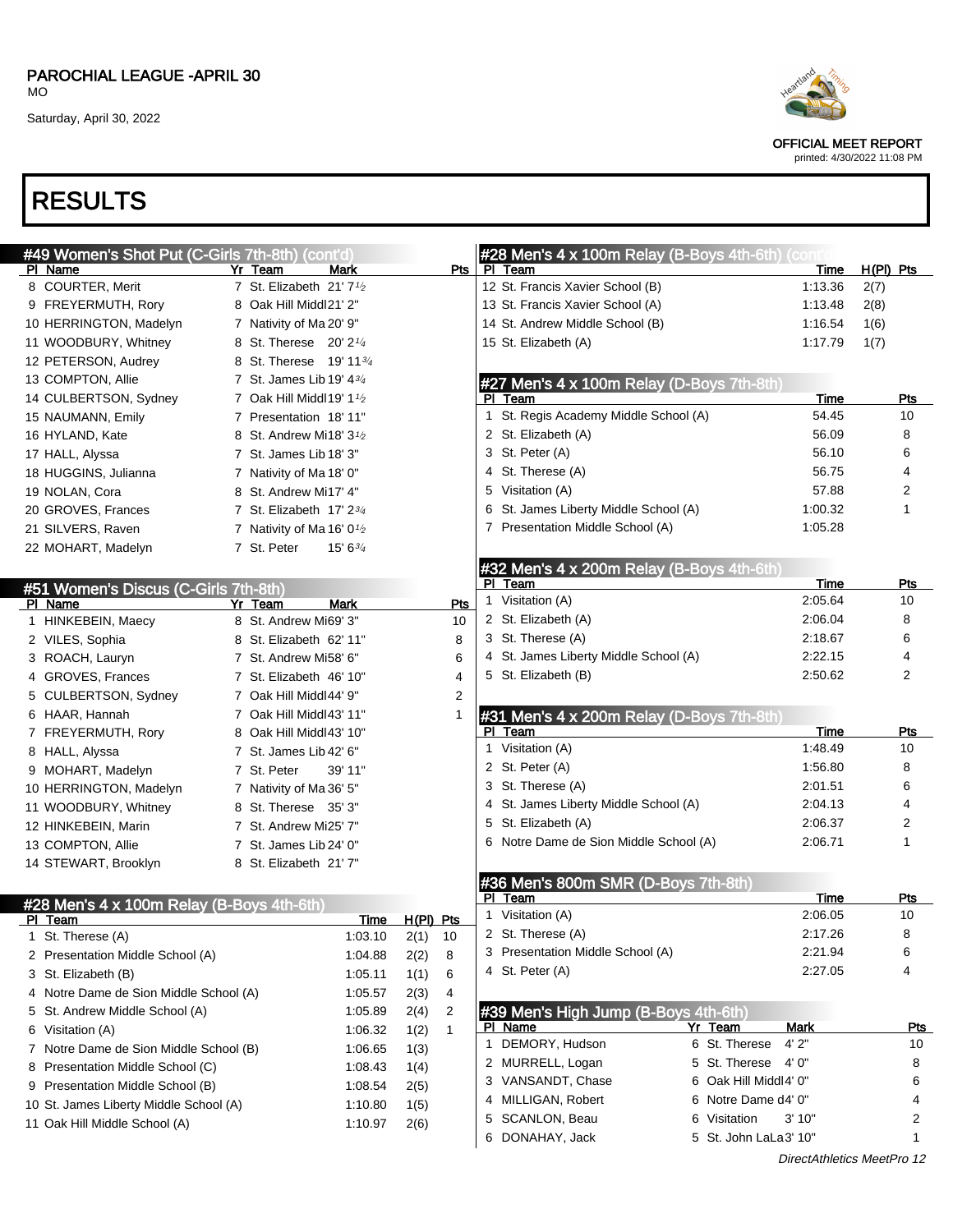| PAROCHIAL LEAGUE -APRIL 30 |  |
|----------------------------|--|
| МO                         |  |

# RESULTS

| #39 Men's High Jump (B-Boys 4th-6th) (cont'd) |    |                               |     | #42 Men's Long Jump (B-Boys 4th-6th) (cont'd) |                               |               |            |
|-----------------------------------------------|----|-------------------------------|-----|-----------------------------------------------|-------------------------------|---------------|------------|
| PI Name                                       | Yr | Team<br>Mark                  | Pts | PI Name                                       | Yr Team                       | Mark          | Pts        |
| 7 ROOT, Seamus                                |    | 3' 8''<br>5 Visitation        |     | 17 KHALIF, Mohamed                            | 5 Oak Hill Middl9' 10" (NW)   |               |            |
| 8 BERG, Brennan                               |    | 5 St. Andrew Mi3' 8"          |     | 18 MARMAUD, Bryce                             | 5 St. Francis X 9' 9" (NW)    |               |            |
| 9 KENDRICK, Benjamin                          |    | 6 St. Therese 3'8"            |     | 19 KIRCHNER, Louis                            | 5 St. Peter                   | $9' 8''$ (NW) |            |
| 10 BURNS, Baron                               |    | 3'6''<br>5 Visitation         |     | 20 ARNES, Conner                              | 3 St. Francis X 9' 7" (NW)    |               |            |
| GEIVETT, Evan                                 | 6  | St. John LaLaNH               |     | 21 GEIVETT, Evan                              | 6 St. John LaLa9' 6" (NW)     |               |            |
| THOMAS, Cole                                  |    | 4 St. Elizabeth NH            |     | 22 BLUME, Emmett                              | 4 St. Elizabeth 9'5" (NW)     |               |            |
| FLOWERS, Jack                                 |    | 4 Presentation NH             |     | 23 JAMES, Oliver                              | 5 Notre Dame d9' 2" (NW)      |               |            |
| MCGOVERN, Owen                                |    | 4 St. Elizabeth NH            |     | 24 GANSON, Knox                               | 4 Presentation 9'0" (NW)      |               |            |
|                                               |    |                               |     | 25 ENGLAND, Tucker                            | 4 St. Francis X 8' 10" (NW)   |               |            |
| #38 Men's High Jump (D-Boys 7th-8th)          |    |                               |     | 25 GOETTEMOELLER, John Paul                   | 5 St. Francis X 8' 10" (NW)   |               |            |
| PI Name                                       |    | Yr Team<br>Mark               | Pts | 27 GARVEY, Ike                                | 4 St. Francis X 8' 7" (NW)    |               |            |
| 1 CARNEGIE, Zechariah                         |    | 8 Notre Dame d5' 4"           | 10  | 27 HELLERICH, Oaklee                          | 4 St. Francis X 8' 7" (NW)    |               |            |
| 2 FISHER, Pierce                              |    | 5' 4"<br>8 Visitation         | 8   | 29 ZEILER, Garin                              | 4 Presentation 8'3" (NW)      |               |            |
| 3 BOND, Jake                                  |    | 5'2"<br>8 Visitation          | 6   | 30 NOLAND, Teddy                              | 5 St. Therese 8' 1" (NW)      |               |            |
| 4 LUEBBERT, Rhys                              |    | 8 St. Therese<br>5' 0"        | 4   | 31 BLUME, Charlie                             | 6 St. Elizabeth 8'0" (NW)     |               |            |
| 5 FERRARA, Sam                                |    | 7 Oak Hill Middl4' 8"         | 2   | 32 FLOWERS, Jack                              | 4 Presentation 7'11" (NW)     |               |            |
| 6 BALDWIN, Ryder                              |    | 7 Oak Hill Middl4' 6"         | -1  | 32 PERRY, Santiago                            | 3 St. Therese 7' 11" (NW)     |               |            |
| 7 BECKER, Meekin                              |    | 7 Nativity of Ma 4' 6"        |     | 32 THOMAS, Cole                               | 4 St. Elizabeth 7' 11" (NW)   |               |            |
| 7 MCSHANE, Jack                               |    | 4' 6"<br>8 St. Peter          |     | 35 BRAY-HOWARD, Elijah                        | 6 Nativity of Ma 7' 6" (NW)   |               |            |
| 9 MARGHERIO, Benjamin                         |    | 8 St. Peter<br>4' 6"          |     | 36 VALENCIA, Roman                            | 3 Presentation 6'2" (NW)      |               |            |
| 10 ANDERST, Daniel                            |    | 8 Notre Dame d4' 4"           |     | 37 VALENCIA, Rocco                            | 6 Presentation 5'8" (NW)      |               |            |
| 10 BASKIN, Lamar                              |    | 7 St. Elizabeth 4' 4"         |     | 38 GANAWAY, Ayden                             | 3 St. Regis Aca 2' 11" (NW)   |               |            |
| 10 TUNLEY, Braedon                            |    | 7 St. Elizabeth 4' 4"         |     | SMITH, Evan                                   | 5 St. Andrew MiND (NW)        |               |            |
| 13 MARCHESI, Beau                             |    | 7 Nativity of Ma 4' 4"        |     |                                               |                               |               |            |
| 14 SPRINGER, Nick                             |    | 8 St. Therese 4'2"            |     | #43 Men's Long Jump (D-Boys 7th-8th)          |                               |               |            |
| 15 POLLINA, Rafael                            |    | 7 Oak Hill Middl4' 2"         |     | PI Name                                       | Yr Team                       | <b>Mark</b>   | <b>Pts</b> |
| HOTOP, Graham                                 |    | 7 Presentation NH             |     | 1 FISHER, Pierce                              | 8 Visitation                  | 17' 10" (NW)  | 10         |
|                                               |    |                               |     | 2 KENDRICK, Samuel                            | 8 St. Therese 15' 6" (NW)     |               | 8          |
| #42 Men's Long Jump (B-Boys 4th-6th)          |    |                               |     | 3 CARNEGIE, Zechariah                         | 8 Notre Dame d15' 4" (NW)     |               | 6          |
| PI Name                                       |    | <b>Mark</b><br>Yr Team        | Pts | 4 CELIO, Anthony                              | 8 St. Regis Aca 14' 10" (NW)  |               | 4          |
| 1 WILLIAMS, Ty                                |    | 6 Visitation<br>12' 10" (NW)  | 10  | 5 DUNSWORTH, Clark                            | 7 St. Elizabeth 14' 6" (NW)   |               | 2          |
| 2 MCKENNA, Jackson                            |    | 6 Presentation 12' 3" (NW)    | 8   | 6 BALDWIN, Ryder                              | 7 Oak Hill Middl 14' 1" (NW)  |               | 1          |
| 3 BARR, Nolan                                 |    | 5 Presentation 12' 0" (NW)    | 6   | 7 MARCHESI, Beau                              | 7 Nativity of Ma 13' 10" (NW) |               |            |
| 4 BRANDT, Hank                                |    | 4 St. Therese 12' 0" (NW)     | 3   | 8 BECKER, Meekin                              | 7 Nativity of Ma 13' 7" (NW)  |               |            |
| 4 ARENA, John Richard                         |    | 6 St. Therese 12' 0" (NW)     | 3   | 9 SCHLEETER, Jimmy                            | 8 St. Andrew Mi13' 7" (NW)    |               |            |
| 6 BROWNE, Jack                                |    | 6 Notre Dame d11' 11" (NW)    |     | 10 DURAND, Blake                              | 8 Oak Hill Middl 13' 4" (NW)  |               |            |
| 7 TOMELDAN, Alex                              |    | 5 Oak Hill Middl11' 6" (NW)   |     | 11 POLLINA, Rafael                            | 7 Oak Hill Middl 13' 1" (NW)  |               |            |
|                                               |    |                               |     |                                               |                               |               |            |
| 8 DINGLEY, Cal                                |    | 5 Visitation<br>$11'3''$ (NW) |     | 12 CASPER, Colin                              | 8 St. Elizabeth 12' 10" (NW)  |               |            |
| 9 VANSANDT, Chase                             |    | 6 Oak Hill Middl11' 0" (NW)   |     | 13 SMITH, Jeremy                              | 8 St. Regis Aca 12' 8" (NW)   |               |            |
| 10 JANSEN, Michael                            |    | 4 St. Elizabeth 10' 9" (NW)   |     | 14 AMADOR, Anthony                            | 8 St. James Lib 12' 7" (NW)   |               |            |
| 11 BURNS, Baron                               |    | 5 Visitation<br>$10'7''$ (NW) |     | 15 RAVASINI, Andrew                           | 7 Presentation 12' 6" (NW)    |               |            |
| 12 PORTO, Frankie                             |    | 4 St. Elizabeth 10' 5" (NW)   |     | 15 SOLIZ, Gabriel                             | 7 St. John LaLa12' 6" (NW)    |               |            |
| 13 HURST, Hudson                              |    | 5 Oak Hill Middl10' 3" (NW)   |     |                                               | 8 St. Elizabeth 12' 2" (NW)   |               |            |
| 13 WOLF-DUDLEY, Jerrick                       |    | 4 St. Francis X 10' 3" (NW)   |     | 17 TROZZOLO, Marcus<br>18 BURNS, Ivan         | 8 Visitation                  |               |            |
| 15 HELSEL, Tag                                |    | 4 St. Francis X 10' 0" (NW)   |     |                                               | 7 St. James Lib 11' 8" (NW)   | 11' 11" (NW)  |            |
| 16 MCKNIGHT, William                          |    | 6 Presentation 9'11" (NW)     |     | 19 COLFORD, Kolton<br>20 FRANCIS, Connor      | 7 St. James Lib 11' 0" (NW)   |               |            |



OFFICIAL MEET REPORT printed: 4/30/2022 11:08 PM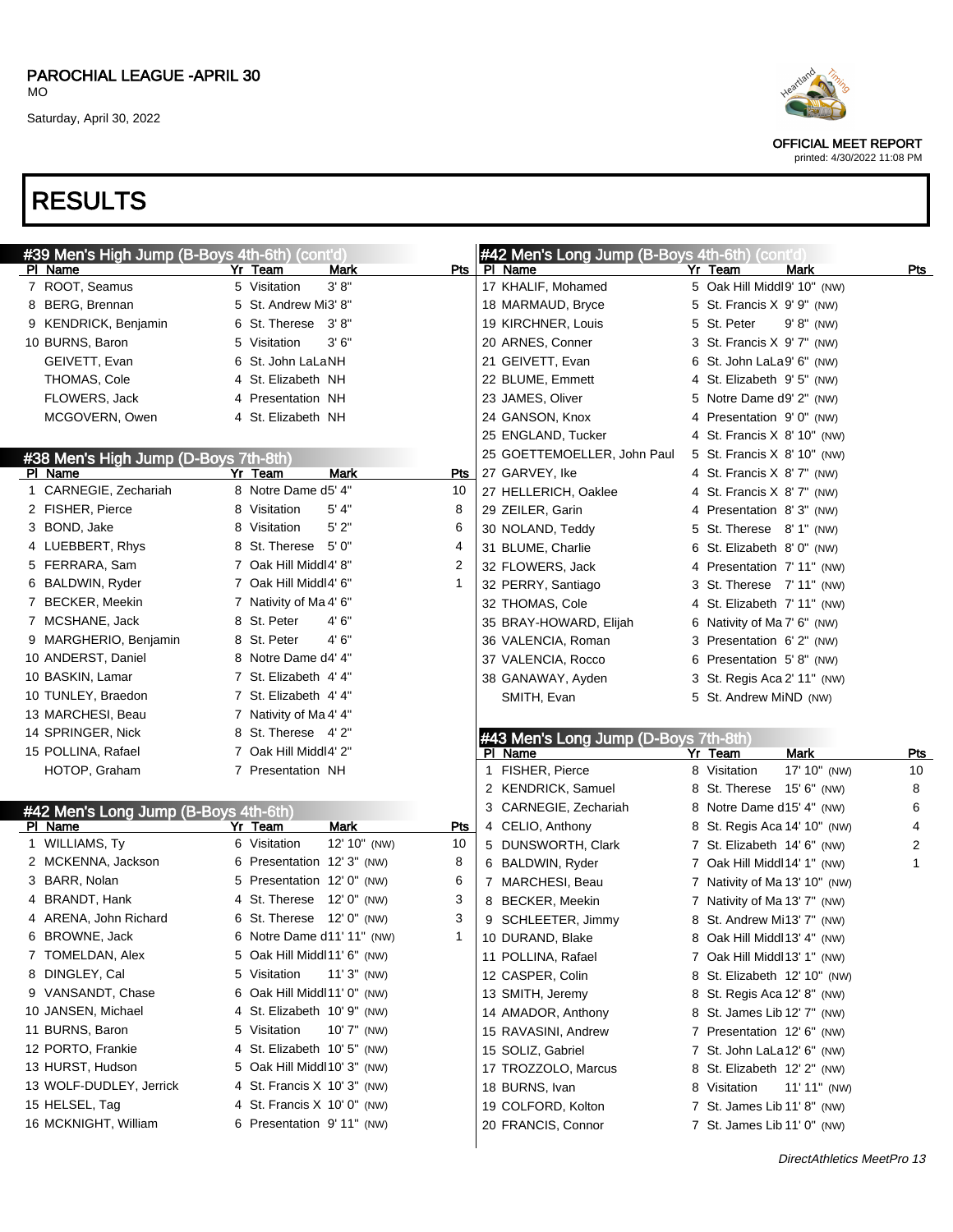| PAROCHIAL LEAGUE -APRIL 30 |  |
|----------------------------|--|
| MO.                        |  |



OFFICIAL MEET REPORT

printed: 4/30/2022 11:08 PM

| #43 Men's Long Jump (D-Boys 7th-8th) (cont'd)  |                                                   |              | #46 Men's Shot Put (D-Boys 7th-8th) (cont'd) |                                      |                                      |                            |
|------------------------------------------------|---------------------------------------------------|--------------|----------------------------------------------|--------------------------------------|--------------------------------------|----------------------------|
| PI Name                                        | Yr Team<br>Mark                                   | Pts          | PI Name                                      | Yr Team                              | <b>Mark</b>                          | Pts                        |
| 21 HULLINGER, Colten                           | 7 St. John LaLa10' 3" (NW)                        |              | 7 JACOBS, Tyler                              | 8 Presentation 23' 11 1/2            |                                      |                            |
| 22 DOTSON, Jack                                | 7 Oak Hill Middl10' 2" (NW)                       |              | 8 KUTZ, Jack                                 | 7 St. Andrew Mi22' 3"                |                                      |                            |
| 23 REDDIG, Peter                               | 7 Presentation 9'2" (NW)                          |              | 9 BAHR, Kaiden                               | 7 Presentation 21' 3 <sup>1</sup> /2 |                                      |                            |
| 24 PERSAUD, Deon                               | 7 St. Regis Aca 8' 8" (NW)                        |              | 10 CLUNE, Connor                             | 8 St. Peter                          | $21'$ $2'$ <sup><math>4</math></sup> |                            |
| 25 HAGGERTY, Nicholas                          | 7 Notre Dame d7' 5" (NW)                          |              | 10 DOTSON, Jack                              | 7 Oak Hill Middl21' 2 $\frac{1}{4}$  |                                      |                            |
|                                                |                                                   |              | 12 HUDSON, Kannon                            | 7 Notre Dame d19' $1\frac{3}{4}$     |                                      |                            |
| #47 Men's Shot Put (B-Boys 4th-6th)            |                                                   |              | 13 REYNOLDS, Mateo                           | 7 St. Peter                          | 17' $4\frac{1}{4}$                   |                            |
| PI Name                                        | <b>Mark</b><br>Yr Team                            | <b>Pts</b>   | 14 HAGGERTY, Nicholas                        | 7 Notre Dame d12' $9\frac{1}{4}$     |                                      |                            |
| 1 SARVER, Collin                               | 6 St. James Lib 33' 9"                            | 10           |                                              |                                      |                                      |                            |
| 2 FISHER, Reece                                | 6 Visitation<br>33'5''                            | 8            | #50 Men's Discus (D-Boys 7th-8th)            |                                      |                                      |                            |
| 3 RYAN, Brecken                                | 6 St. James Lib 30' 3"                            | 6            | PI Name                                      | Yr Team                              | <b>Mark</b>                          | <u>Pts</u>                 |
| 4 MARTENS, Max                                 | 6 Notre Dame d26' 0"                              | 4            | 1 FANNING, Will                              | 8 Visitation                         | 83' 11"                              | 10                         |
| 5 BOULWARE, Colten                             | 6 Nativity of Ma 25' 4 $\frac{1}{2}$              | 2            | 2 WALSH, Quinn                               | 7 St. Peter                          | 78' 3"                               | 8                          |
| 6 MCCORMACK, Teddy                             | 5 St. Peter<br>24' 4"                             | $\mathbf{1}$ | 3 MCKENNA, Cormac                            | 8 Notre Dame d75' 10"                |                                      | 6                          |
| 7 KENDRICK, Benjamin                           | 6 St. Therese 23' 101/2                           |              | 4 PRICE, Jackson                             | 8 St. Regis Aca 71' 1"               |                                      | 4                          |
| 8 MARTIN, Tristan                              | 3 St. Regis Aca 23' 1 <sup>1</sup> / <sub>2</sub> |              | 5 SICOLI, Gehrig                             | 8 Visitation                         | 68' 4"                               | 2                          |
| 9 HELLER, Andrew                               | 5 St. Therese 22' 0"                              |              | 6 FERRARA, Sam                               | 7 Oak Hill Middl67' 5"               |                                      | 1                          |
| 10 STACH, Sam                                  | 5 Presentation 21' 5"                             |              | 7 DAVIS, Bode                                | 8 Presentation 67' 1"                |                                      |                            |
| 11 BRAY-HOWARD, Elijah                         | 6 Nativity of Ma 20' 9"                           |              | 8 SULLIVAN, Declan                           | 7 St. Elizabeth 65' 5"               |                                      |                            |
| 12 BJORNSON, Mikkel JT                         | 6 St. John LaLa20' $2\frac{1}{2}$                 |              | 9 HUDSON, Kannon                             | 7 Notre Dame d63' 2"                 |                                      |                            |
| 13 HAMILTON, Kason                             | 5 St. Andrew Mi19' 8"                             |              | 10 KUTZ, Jack                                | 7 St. Andrew Mi61' 5"                |                                      |                            |
| 14 COMPTON, Charlie                            | 5 St. James Lib 19' 2"                            |              | 11 JACOBS, Tyler                             | 8 Presentation 58' 5"                |                                      |                            |
| 15 ZAHNER, Brian                               | 4 St. Peter<br>19'0"                              |              | 12 DORSCH, Christian                         | 8 Presentation 55' 2"                |                                      |                            |
| 16 PORTO, Frankie                              | 4 St. Elizabeth 18' 9"                            |              | 13 REYNOLDS, Mateo                           | 7 St. Peter                          | 54' 11"                              |                            |
| 17 NOLAND, Teddy                               | 5 St. Therese 18' 2"                              |              | 14 OLSCHKI, Ben                              | 7 Presentation 51'6"                 |                                      |                            |
| 18 KOPP, Phillip                               | 4 St. Elizabeth 17' 6"                            |              | 15 FRANCIS, Connor                           | 7 St. James Lib 47' 5"               |                                      |                            |
| 19 DONAHAY, Jack                               | 5 St. John LaLa17' 1"                             |              | 16 LAFOND, Langston                          | 7 St. Peter                          | 46' 5"                               |                            |
| 20 THOMAS, Cole                                | 4 St. Elizabeth $16'8\frac{1}{2}$                 |              | 17 REDDIG, Peter                             | 7 Presentation 43'0"                 |                                      |                            |
| 21 MANROE, Gabriel                             | 4 St. Andrew Mi16' 4"                             |              |                                              |                                      |                                      |                            |
| 22 WOOD, Jacob                                 | 5 St. Therese $14' 11'$                           |              | A-Girls 4th-6th Women's Scores               |                                      |                                      |                            |
| 23 MUDD, Bobby                                 | 4 St. Peter<br>14' 8''                            |              | Team<br>PI                                   | Code                                 | Score                                |                            |
| 24 SCHAEFER, Grant                             | 5 St. Andrew Mi14' 7"                             |              | St. Elizabeth<br>1                           | <b>STEE</b>                          | 76                                   |                            |
| 25 KALLENBACH, Matthew                         | 4 St. Therese $14'3\frac{1}{2}$                   |              | 2<br><b>Presentation Middle School</b>       | PREM                                 | 56                                   |                            |
| 26 GANAWAY, Ayden                              | 3 St. Regis Aca 12' 11"                           |              | 3<br>Notre Dame de Sion Middle School        | <b>NDMS</b>                          | 49                                   |                            |
| 27 GANSON, Knox                                | 4 Presentation 12' 3 <sup>1</sup> / <sub>2</sub>  |              | $\overline{4}$<br>Visitation                 | <b>VES</b>                           | 45                                   |                            |
| 28 CELIO, Vincent                              | 4 St. Regis Aca 12' 3"                            |              | 5<br>St. Andrew Middle School                | <b>ANDY</b>                          | 44                                   |                            |
| 29 VILLANUEVA, William                         | 4 St. Therese 9' 10 <sup>1</sup> /2               |              | 6<br>St. Peter                               | <b>STPE</b>                          | 43                                   |                            |
|                                                |                                                   |              | St. Therese<br>7                             | <b>STTE</b>                          | 31                                   |                            |
|                                                |                                                   |              | St. Francis Xavier School<br>8               | <b>SFXS</b>                          | 26                                   |                            |
| #46 Men's Shot Put (D-Boys 7th-8th)<br>PI Name | Yr Team<br>Mark                                   | <u>Pts</u>   | 9<br>St. Regis Academy Middle School         | <b>SRAM</b>                          | 1                                    |                            |
| 1 PRICE, Jackson                               | 8 St. Regis Aca 31' 334                           | 10           |                                              |                                      |                                      |                            |
| 2 SCHEIDERER, Henry                            | 8 St. Peter<br>28' 11 <sup>1/2</sup>              | 8            | <b>B-Boys 4th-6th Men's Scores</b>           |                                      |                                      |                            |
| 3 MCKENNA, Cormac                              | 8 Notre Dame d26' 33/4                            | 6            | Team<br>PI.                                  | Code                                 | Score                                |                            |
| 4 TROZZOLO, Marcus                             | 8 St. Elizabeth 26' 01/4                          | 4            | St. Elizabeth                                | <b>STEE</b>                          | 81                                   |                            |
| 5 HULLINGER, Colten                            | 7 St. John LaLa25' 63/4                           | 2            | Visitation<br>2                              | <b>VES</b>                           | 67                                   |                            |
| 6 AMADOR, Anthony                              | 8 St. James Lib 24' 0"                            | 1            | <b>Presentation Middle School</b><br>3       | PREM                                 | 65                                   |                            |
|                                                |                                                   |              | St. James Liberty Middle School<br>4         | <b>SJLM</b>                          | 52                                   |                            |
|                                                |                                                   |              |                                              |                                      |                                      | DirectAthletics MeetPro 14 |